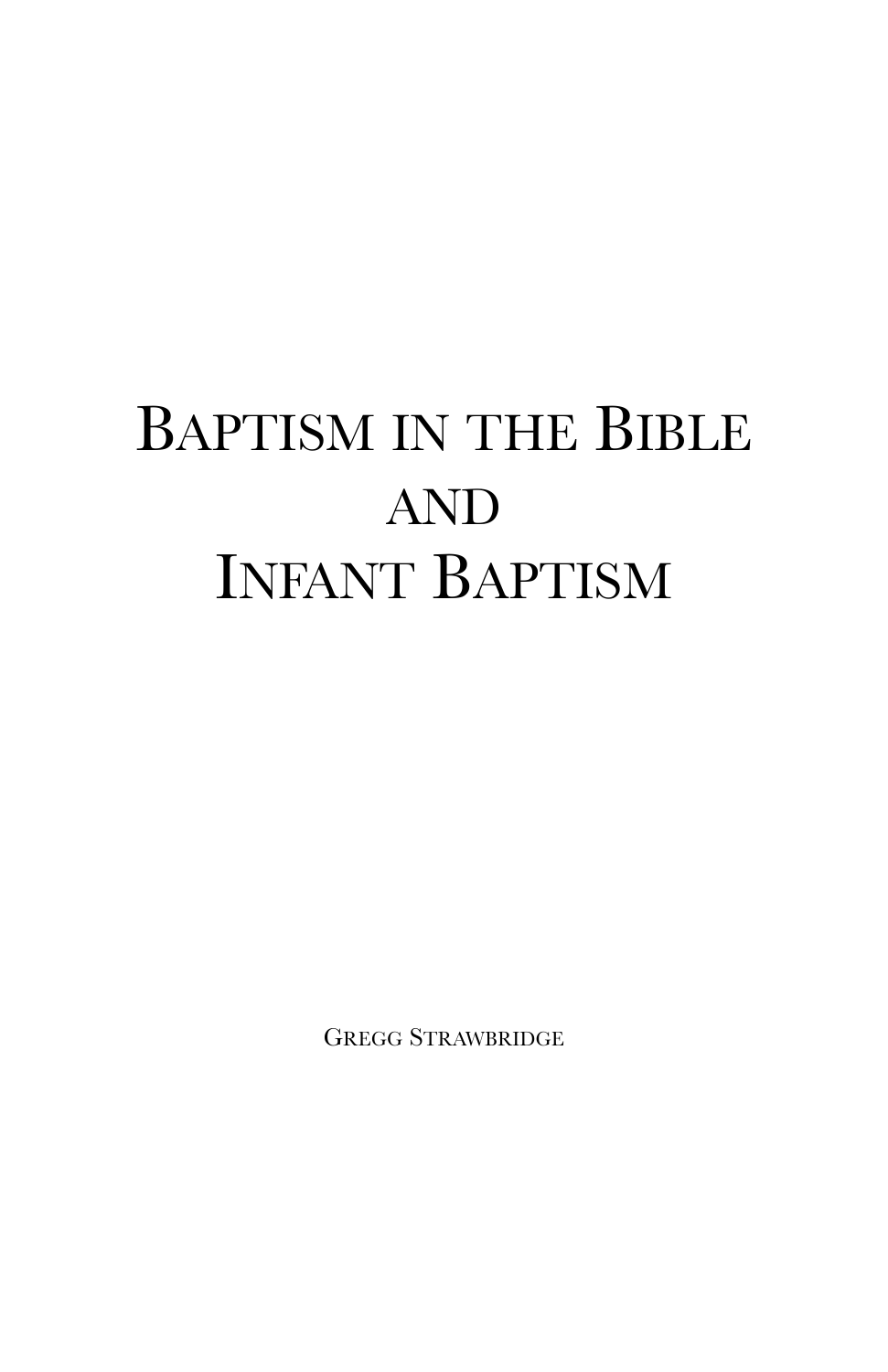© 2006, 2015 Gregg Strawbridge. All Rights Reserved. WordMp3.com P.O. Box 585 \* Brownstown, PA 17508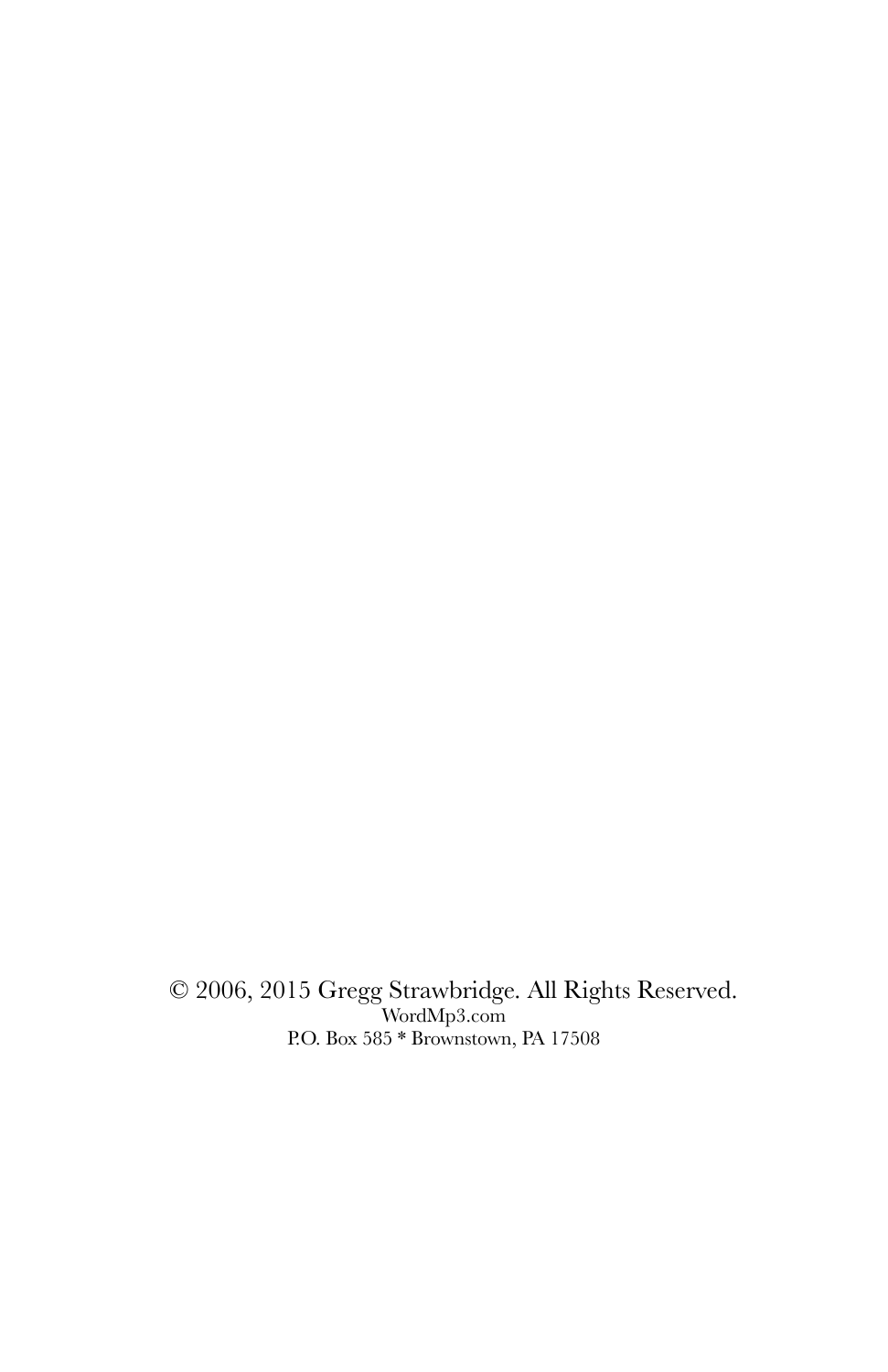Does the Bible teach the infant children of Christians are to be baptized? Or, was baptism only to be given to "believers" who consciously profess allegiance to Christ? If this is a question you need to work through, I hope you will find this short study helpful. In it I will make the case that the Bible teaches that it is right to baptize the children of Christians.<sup>1</sup>

The view of baptism I will be defending is expressed in the great Reformation confessions (Genevan, Helvetic, Belgic, Westminster, etc.) and catechisms (Heidelberg, Westminster Larger & Shorter). Many of the greatest minds of the Christian Church have written and defended these confessions, men such as John Calvin, Francis Turretin, Samuel Rutherford, John Owen, Jonathan Edwards, Charles Hodge, Benjamin B. Warfield, J. Gresham Machen and many others to this very day. These confessional statements and the great defenders of them stand in opposition to Roman Catholicism's understanding and practice of baptism.2

What is the Issue?

The infant baptism issue is whether we should baptize *the children* of Christians before their profession of faith. We all agree about *adult* converts—they must confess their faith prior to their baptism. Baptists and paedobaptists disagree about how to deal with the infant (and young) children of Christians. We acknowledge there is no *explicit* statement about the "infant baptism" of a Christian's child. It is sometimes hard for Baptists to also see: *neither is there an explicit case* of a Christian's child who grows up and is baptized on profession*.* There is then nothing explicit about the *baptism of children* on either side. This must be acknowledged by both sides if our discussion is to be fair. Even more, many Baptists appeal to the examples or commands of adults who believe and are then baptized, like the eunuch (Acts 8:37). But the issue is not whether adult converts confess their faith prior to baptism. Everyone agrees they should. The issue is what do we do with the new convert's children. We cannot settle the case by appealing to a text which tells us this child was baptized or this child was not baptized. No appeal to the cases of adult converts can settle the question.

This question turns on one point. We must decide whether the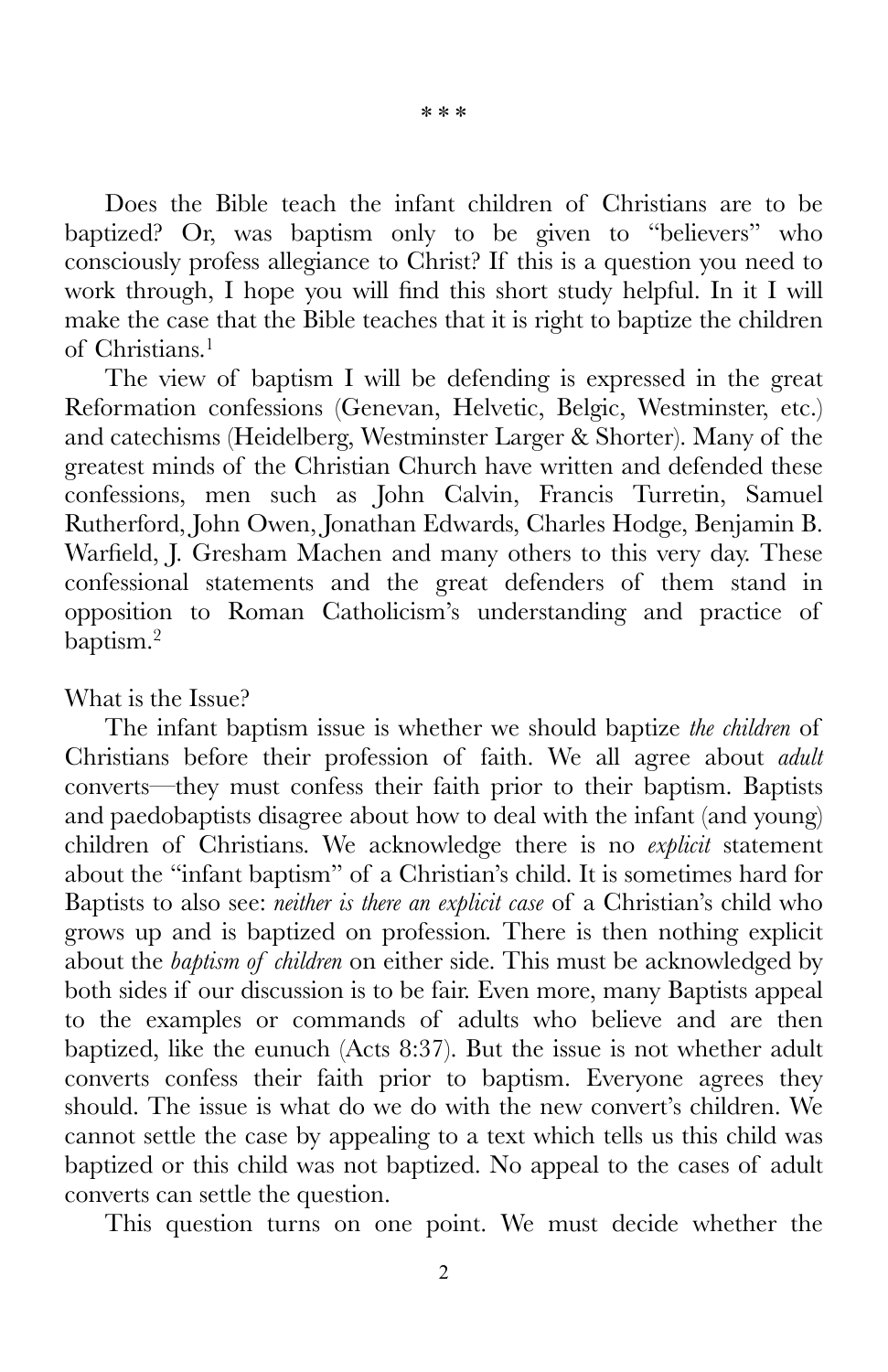children of believers are to be treated the same way as they were in the Old Testament. Thus we must determine whether the New Testament affirms continuity or discontinuity concerning the inclusion of believers' children into the new covenant, and thus covenant signs and rites.

The (Reformed) covenantal infant baptism view maintains baptism should be given corporately, to all under the household of a believing head of household. Infants, when they are born into a believing household, therefore, should be baptized. This was the original pattern of circumcision. It was for the household, then for those born into the household (Gen. 17:27). Is the covenant household (infant) baptism position correct? Are children of Christians to be baptized? Or, is the Baptist correct? Only individuals who are mature enough to confess their faith and do so are to be baptized. I do not think it is unfair to contrast the two views in this way: Is the individual-believer thesis affirmed, or is the covenantal-family thesis affirmed for New Testament baptism?

Is Baptism is a Sign, Like Other Signs?

In previous eras biblical signs were given corporately to the family, inclusive of future generations. Has that changed? Is new covenant baptism a radical departure from the way God "did it" in the Old Testament? This is a question of the continuity of an established pattern of sign-reception. Baptists (those who practice exclusive "believer baptism") of all varieties answer, "yes." Now it is individual, on the grounds of one's profession.

The Bible is one book and not two. Therefore, we must ask whether the symbol of baptism as an outward ritual is similar to other faith rites in the older portion of Scripture. Rituals which involve a symbolic act, such as baptism, are connected to Biblical covenants. In virtually every case Biblical covenants include signs which visibly represent the realities behind the covenant promises. Do these covenant signs include children?

Reviewing the Biblical teaching, we find the covenant with Adam involved all the children of Adam. "As in Adam all die" (1 Cor. 15:22, Rom. 5:12). The covenant with Noah included the "salvation of his household" (Heb. 11:7). The sacrifices of the patriarchs (including Noah, Job, Abraham, Isaac, and Jacob) were for the whole family. Job offered "burnt offerings according to the number of them all" (Job 1:5). Similarly, "Jacob offered a sacrifice on the mountain, and called his kinsmen to the meal" (Gen. 31:54). Circumcision was given to Abraham as a sign of God's covenant for "you and your descendants after you throughout their generations" (Gen. 17:9). Under Moses the blood of the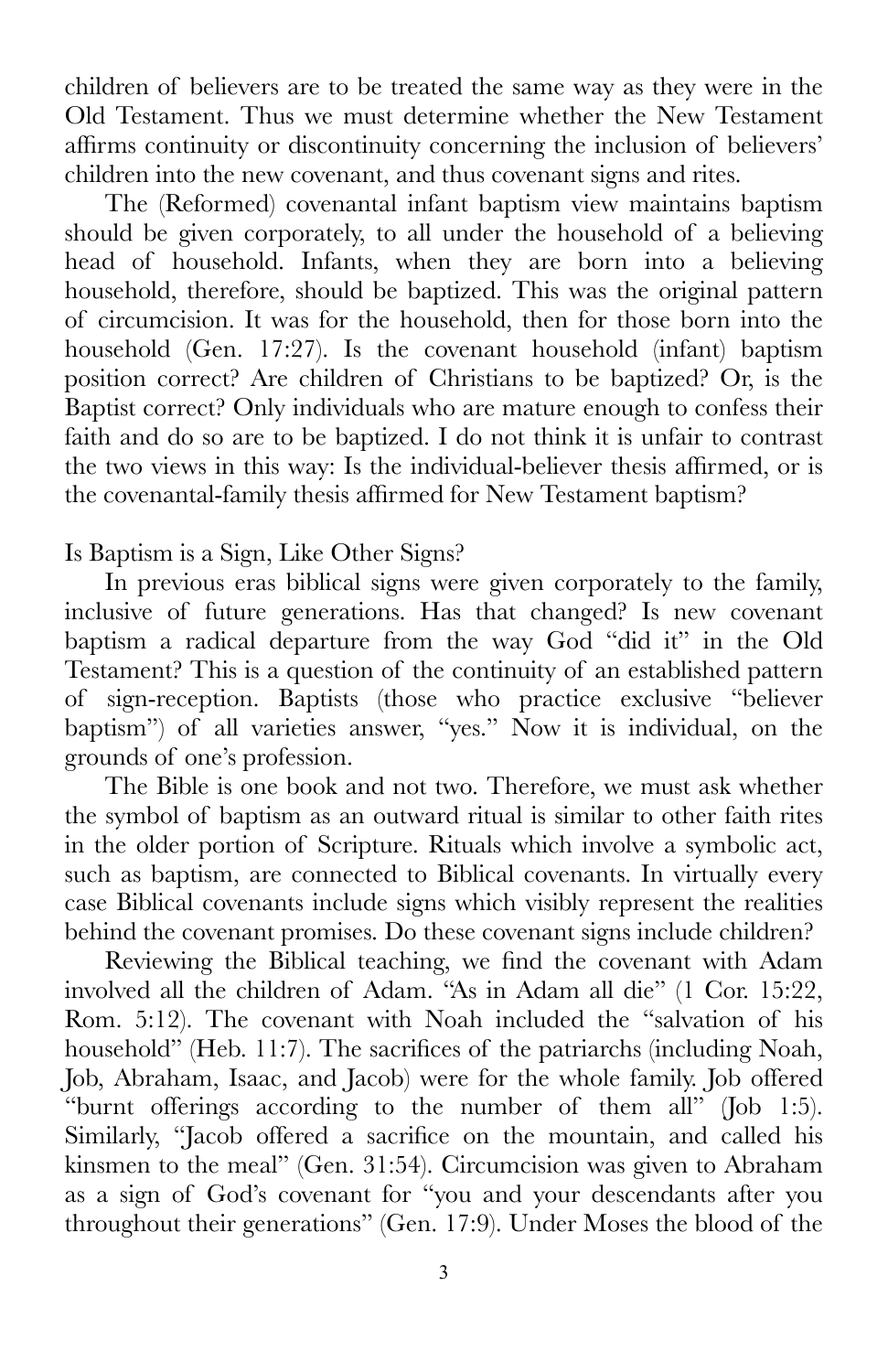Passover lamb preserved the firstborn in the household. Israel was to observe Passover "as an ordinance for you and your children forever" (Ex.12:24). Even in the promise to David, the Lord said, "I have made a covenant with My chosen; I have sworn to David My servant, I will establish your seed forever, and build up your throne to all generations" (Ps. 89:3-4).

| <b>Covenant</b><br>(Administration) | <b>Visible Sign</b>                                  | <b>Descendants</b><br><b>Included</b> |
|-------------------------------------|------------------------------------------------------|---------------------------------------|
| Creation/Adamic                     | Tree of Life                                         | yes                                   |
| <b>Noahic</b>                       | Rainbow                                              | yes                                   |
| Abrahamic<br>(Other Patriarchs)     | Circumcision<br>Sacrifices/Meals                     | yes<br><b>ves</b>                     |
| Mosaic                              | Passover (blood, then meal)                          | yes                                   |
| Davidic                             | $***$                                                | yes                                   |
| <b>New Covenant</b>                 | Baptism (entrance)<br>Lord's Supper<br>(continuance) | ?                                     |

Therefore, in every case in the Old Testament, the pattern of covenant administration includes a principle of family inclusion and successive generations in both covenant content and covenant recipients of the signs. Covenant promises are given to households in the previous redemptive eras. Is this true of the new covenant? Is the visible sign of entrance into the new covenant (baptism) to be administered to the household of a believer? If so, then just as in circumcision and other signs of covenant, those who come into that household by birth or adoption would also have a *right to the rite*.

#### Are Children Still Included?

Let us continue by answering the question, Who was baptized in the Bible? In obedience to Jesus's command to baptize (Matt. 28:19-20), who did the apostles baptize? By their actions, how did they apply the call to enter into the new covenant? In looking at all the actual recorded cases of apostolic baptism, is the individualist-baptist thesis affirmed, or is the covenantal-family thesis affirmed?

Let's consider all the examples of Christian baptism recorded throughout the apostolic history of the church, beginning in Acts. Do these examples indicate *only* individual, professing believers are to be baptized or do they indicate both adult believers *and* their family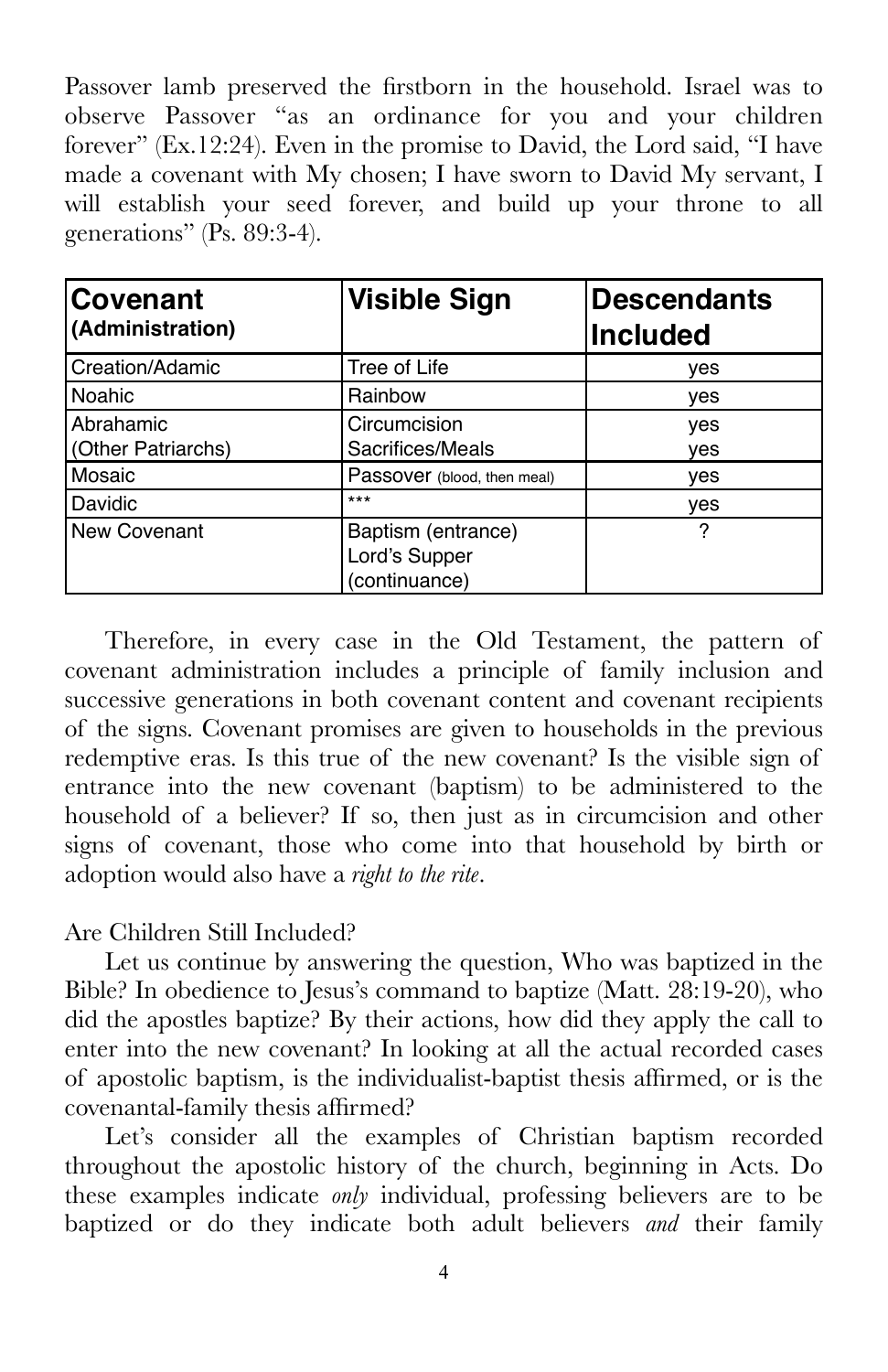members are to be baptized*?* The basic outline of Acts is indicated in the first chapter. The gospel of Christ goes forth: "You shall be My witnesses both in Jerusalem, and in all Judea and Samaria, and even to the remotest part of the earth  $(Acts 1:8).$ <sup>3</sup> The patterns of baptism follow this expansion.

| <b>Adult Conversion Baptisms</b>                       | <b>Household Baptisms</b>                                        |  |
|--------------------------------------------------------|------------------------------------------------------------------|--|
| 3000 (men) Pentecost (no household present)            | Cornelius and household                                          |  |
| Samaritans: (both men and women)<br>Simon the Sorcerer | Lydia and household                                              |  |
| Ethiopian Eunuch (no household)                        | Philippian Jailer and household                                  |  |
| Paul (no household)                                    | Corinthians:<br>Crispus and household<br>Stephanas and household |  |
| Disciples of John (12 men) (no household<br>present)   |                                                                  |  |
| Gaius (and household?)                                 |                                                                  |  |

In summary of the actual baptisms, we find the following: (1) The new covenant promise came in it's fulfillment "to you and your children" (Acts 2:39) at Pentecost. Only men (3000) are said to have been baptized. (2) In Samaria "men and women alike" (Acts 8:12) were baptized, including Simon (the apostate Sorcerer). (3) The Ethiopian eunuch (who had no familial household) was baptized (Acts 8:38). (4) Paul (who had no familial household) was baptized (Acts 9:18; cf 1 Cor. 7:7-8). (5) Cornelius's household was baptized (Acts 10:48, 11:14). (6) Lydia's household was baptized (Acts 16:15). (7)The Philippian Jailer's household was baptized (Acts 16:33). (8) Many Corinthians were baptized, including Crispus, Stephanas's household, and Gaius (Acts 18:8, 1 Cor. 1:14, 16). (9) The disciples of John (adult men) were baptized (Acts 19:5).

These are the facts about those baptized. From this we learn that of *nine people* singled-out in the baptism narratives—*five had their households baptized* (Cornelius, the Jailer, Lydia, Crispus [inferred], Stephanas), two had no households for obvious reasons (eunuch & Paul). That leaves Simon, who actually turned out to be an unbeliever, and Gaius, whom Paul baptized (1 Cor. 1:14).

As for Simon, I think it is reasonable to conclude he was an *atypical case.* Certainly, his case would be a less than ideal basis for the Baptist view, since he turned out to be an unbeliever. As for Gaius, in Romans 16:23 we read, "Gaius [is] host to me and to the whole church." This implies he was a man of some means. As such, he may have had at least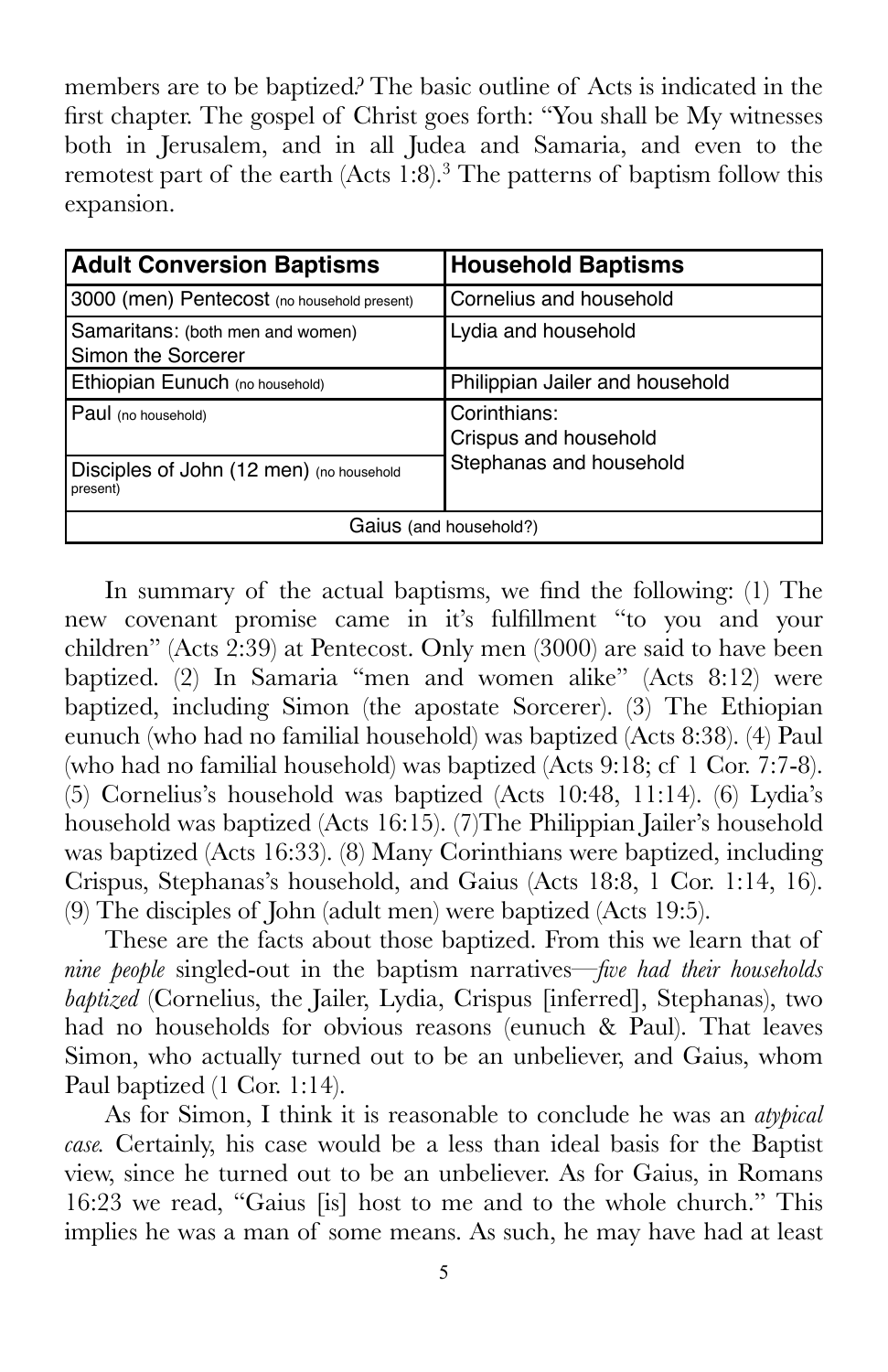household servants, if not a familial household. Gaius is mentioned with Crispus who was a household head. Crispus, "believed in the Lord with all his household" (Acts 18:8). Thus, the household was undoubtedly baptized with him. Yet, Paul said in no uncertain terms, "I baptized *none of you* except Crispus and Gaius" (1Cor. 1:14). Paul could name Crispus as head of the baptized household, just as he could have with Gaius. Most likely in that culture, Paul simply spoke of Crispus as representing the household in the administration of baptism.<sup>4</sup> Therefore, if Gaius had a household, it is quite reasonable to believe it was baptized, just like Crispus's household.

About this time, one can see the hands raising of our Baptistic brethren to object. These important Biblical facts regarding NT household baptisms are often dismissed. One Baptist said, "Since the New Testament teaches only believer's baptism the only logical conclusion is that the people in these households were all believers." This is a quite predictable response—everyone in these households must have believed (i.e., since *we already know only* believers were baptized; this is begging the question).

Think for a moment what this response requires us to believe. In the individual baptism narratives, Luke and Paul intentionally include more irregular and anomalous cases of baptism (households), than "regular" cases. Remember the outline of Acts—the gospel was to go to Jerusalem, all of Judea and Samaria, and the remotest part of the earth (Acts 1:8). After the Samaritan baptisms, we have the baptism of Saul (Paul the Apostle to the Gentiles), then when the gospel crossed to Gentile territory, beginning with Cornelius, *every baptism passage is a household baptism passage—*except where we are expressly told those present were "twelve men," who were Jews after all (Acts 19:7). The Gentile households of Cornelius, Lydia, the Jailer, Stephanas, and possibly Gaius (see the previous discussion) were all baptized.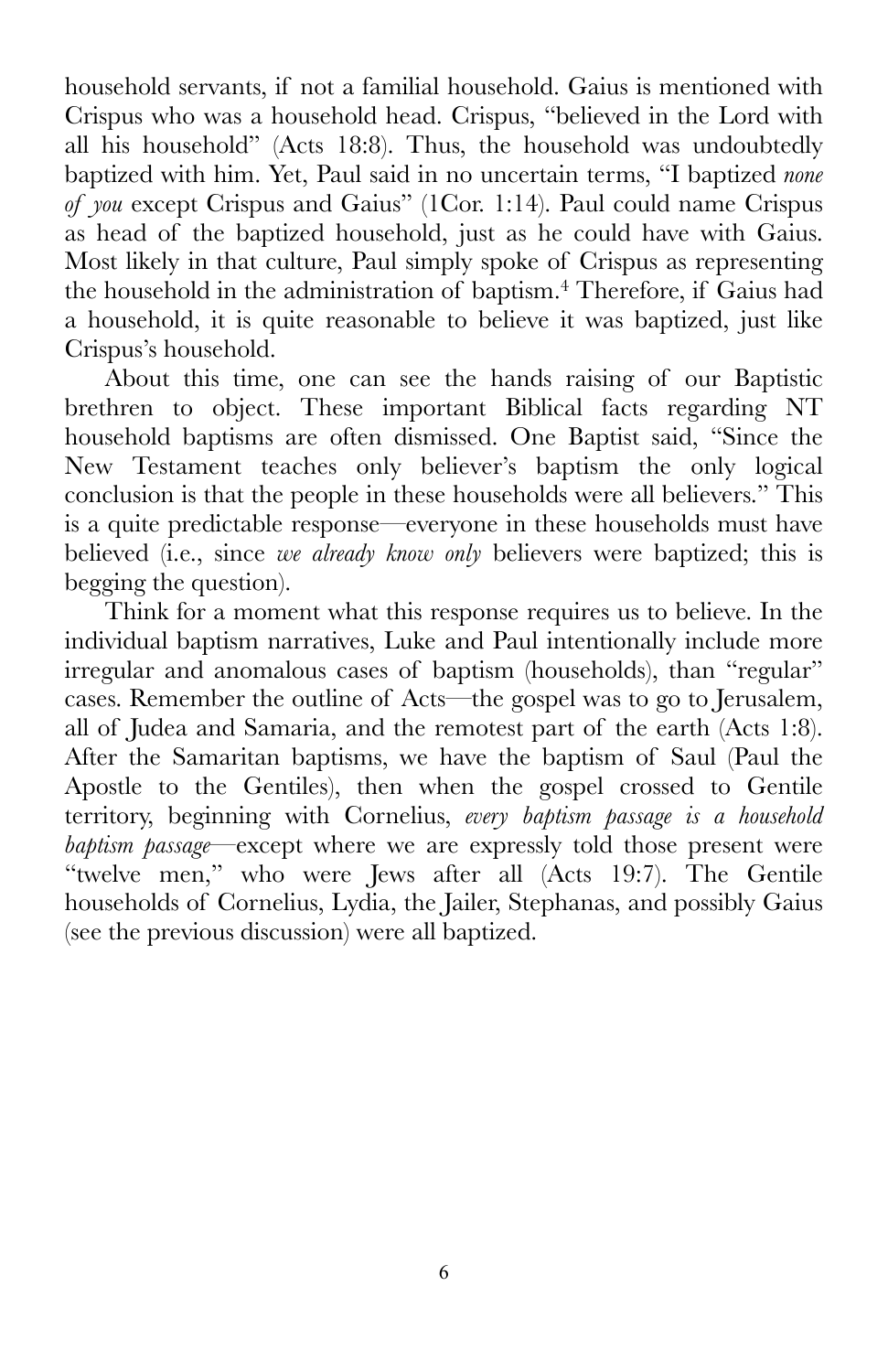| <b>Outline of Acts</b><br>The Gospel Goes To                                                                                                                                                               | <b>Baptisms</b><br><b>Follow This Outline</b>                                                                                                                                                                       |
|------------------------------------------------------------------------------------------------------------------------------------------------------------------------------------------------------------|---------------------------------------------------------------------------------------------------------------------------------------------------------------------------------------------------------------------|
| Jerusalem, Judea                                                                                                                                                                                           | 3000 Men at Pentecost                                                                                                                                                                                               |
| <b>Samaria</b>                                                                                                                                                                                             | Enuch, Samaritans, Simon                                                                                                                                                                                            |
| <b>Ends of the Earth</b><br>Transition: Apostle Paul (Acts 9)<br>First Gentile: Cornelius (Acts 10)<br>God-fearer: Lydia (Acts 16)<br>New Convert Gentiles: The Jailer (Acts 16),<br>Corinthians (Acts 18) | Saul (apostle to Gentiles)<br><b>Cornelius's Household</b><br>Lydia's Household<br><b>Jailer's Household Corinthians:</b><br><b>Crispus's Household</b><br><b>Stephanus's Household</b><br>Gaius, 12 Men in Ephesus |

Was it coincidence when the gospel went to Gentiles, their households were baptized? Acts is a *selective history* of thousands of examples of baptism over the first few decades of the church. Surely Luke did not record the only household baptisms in the entire apostolic period. Rather, this was the routine practice of the apostolic church as the gospel went to Gentile families. The gospel and its outward sign went *to families* because it was *families* who were to be saved. "The covenant which God made with your fathers, saying to Abraham, 'and in your seed all the families of the earth shall be blessed'" (Acts 3:25).

Many Christians know the answer to the Biblical question, "What must I do to be saved?"—"Believe in the Lord Jesus, and you shall be saved." That's not the answer in the Bible, rather, "Believe in the Lord Jesus, and you shall be saved, *you and your household*" (Act 16:31).

The *pattern of Gentile household baptisms* should not be so quickly dismissed by Baptists. It is not as though we have a hundred cases of baptism and there are these exceptional, anomalous few household cases. *We have nine individuals identified;* five clearly have their households baptized; two do not have households (eunuch, Saul); one is dubious (Simon); and Gaius is left (1 Cor. 1:14, see the above discussion). This is not a promising set of statistics for the Baptist thesis.

The reply, "But every member of the household believed," will not be persuasive to one who considers the specifics of the two cases which include statements about the households and faith (the Jailer 16:31-34 & Crispus 18:8). Consider the nuances of these texts. Do they support the individualist (Baptist) thesis (every member believed) or the covenant family thesis (household members followed the leader according to their capacity).

In the Philippian Jailer passage (Acts 16:31-34) and the Corinthian passage with Crispus (Acts 18:8), the Greek text has singular verbs, not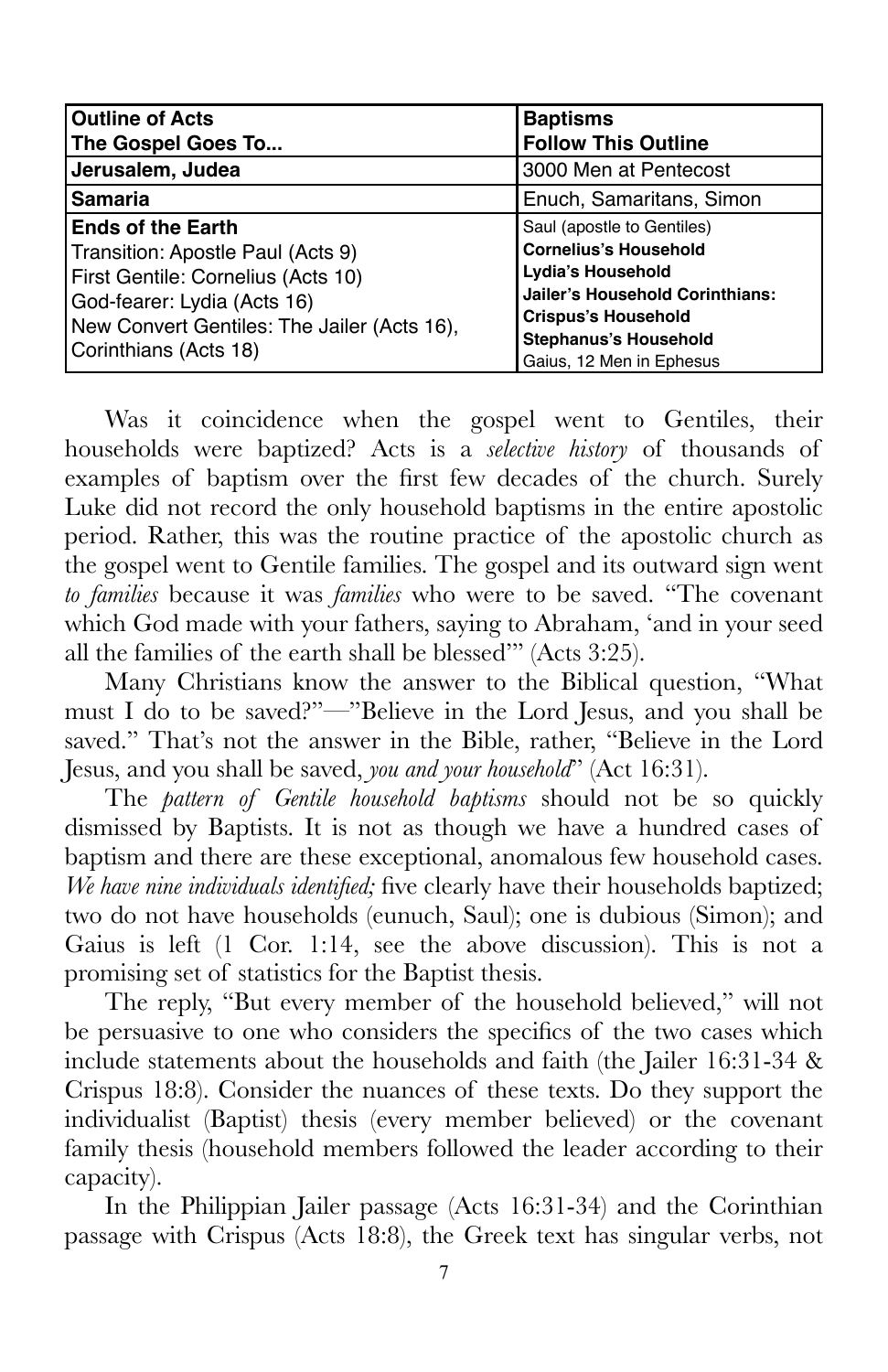the plural verbs, to describe the action of believing. These texts *do not say*, the Jailer (or Crispus) "and (*kai*)" household members "believed [plural]" (with a plural verb). Instead, these texts teach what any Old Testament believer might have expected: the Jailer, the household head, "rejoiced (singular verb) greatly, with all his house (*panoikei,* an adverb), having believed (*pepisteukos*, participle, *singular*) in God" (16:34, from the literal rendering of the 1901 American Standard Version). Crispus, the household head, "believed (*episteusen,* verb, *singular*) in the Lord "with" ( $s\bar{u}n$ ) all his household" (Acts 18:8). However, observe Luke's careful language indicating baptism is administered to each member of the Jailer's household: "he was baptized, he *and* all his household" (*kai hoi autou pantes*, literally, "those of his all") (16:33).

In the case of the Jailer, the narrative is set up in a covenantal frame, "What must I [individual and singular] do to be saved?" The answer is covenantal. "Believe in the Lord Jesus, and you [individual] shall be saved, *you and your household*" (Act 16:31). These texts, when carefully considered, strongly support the covenantal thesis.

The Philippian Jailer's household is very important to the purpose of Luke. Luke takes some time explaining this. Why? The Jailer was the first recorded baptism of an outright pagan. Previous Gentiles had been Godfearers, worshiping the true God of Israel. The eunuch worshiped in Jerusalem. Cornelius was a God-fearer and devout. Lydia "worshiped God." Philippi was a Roman colony. Many retired soldiers were rewarded with land there. It is likely this Jailer was a former Roman soldier. The Jailer was about to kill himself before Paul and Silas called out to him. This indicates his Roman value system which called for the duty of suicide in the face of some failures, like the loss of one's prisoners.

In fear and trembling with an earthquake, no less, he cried out, "Sirs, what must I do to be saved?" The answer is pregnant with Biblical concepts: "Believe on the Lord Jesus Christ, and you will be saved, you and your household" (Acts 16:31). The text goes on to say after Paul preached the gospel, "He was baptized, he and all his household" (16:33). We are told Paul and Silas were brought into the house of the Jailer to eat, and the Jailer "rejoiced greatly, having believed in God with his whole household" (16:34).

The Exodus images and resonances of this passage would not have been lost on the original audience. This happened at midnight (16:25). Luke emphasizes the events of washing happened, "the same hour of the night" (16:33). This is an unmistakable Passover allusion (Ex. 11:4-5).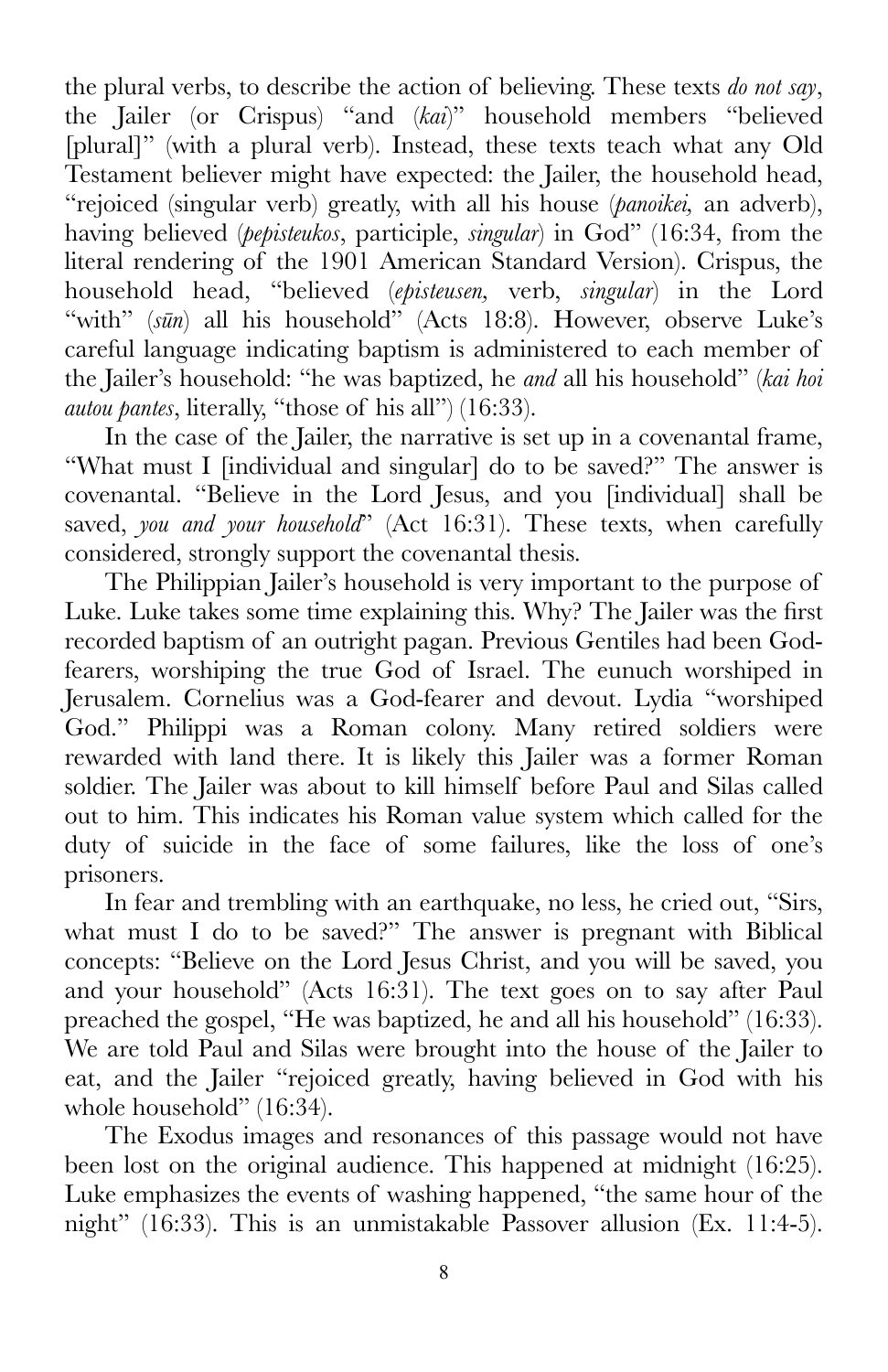"Midnight" in Hebrew [*tokh ha-laylah*] literally means, "the division of the night," or the point of release between darkness and light. Ironically, with the release of those in bondage (Paul & Silas), it was the Jailer's house which would be delivered by the blood of the Lamb to pass through the Red Sea of baptism and rejoice on the other side.

The inclusion of Israelite children were essential in the Exodus, since this event unfolded the Abrahamic promise (e.g., Gen. 18:19). Moses's request to be released was to "go with our young" to "hold a feast to the LORD." Pharaoh was willing to let the men go, but not "your little ones" (Ex. 10:7-11). Then came "one more plague," the death of the cherished first born child "at midnight" (Ex. 11:29). "Then [Pharaoh] called for Moses and Aaron by night, and said, 'Rise, go out from among my people, both you and the children of Israel'" (Ex. 11:30-31). The children were essential then and now.

By casting the Jailer's deliverance as a Passover kind of event, Luke strengthens the image of the deliverance of children. It would hardly be a Passover if the first-born was not saved and if the whole household did not pass through the Red Sea of baptism (1 Cor. 10:1-4).

Are Children in the New Covenant?

Despite the Jailer narrative, which is a profound confirmation of the covenantal inclusion of the household, someone might argue the new covenant is different from previous covenants in just this sense: the promise of the new covenant is only for spiritually regenerate people and therefore excludes the children of believers until they show themselves to be regenerate*.* As pointed out previously, this could hardly be a happy fulfillment of the people of the Exodus. Nevertheless, let us ask, Are the children of new covenant believers explicitly included in the new covenant promises or are they excluded? One writer says, "Nowhere in the content of the new covenant is the principle 'thee and thy seed' mentioned."<sup>5</sup> If this were true, such a change in covenant recipients and covenant promises could hardly be more drastic! Covenant membership has always and ever included "you and your children" and covenant content is most fundamentally the Lord is "God to you and your descendants" (Gen. 17:7, Deut. 7:9, 30:6, 1 Chr. 16:15, Ps. 103:17, 105:8).

Consider these new covenant prophecies. Let the reader decide on the testimony of many Scriptures whether the children of believers are included in the explicit and repeated new covenant promises.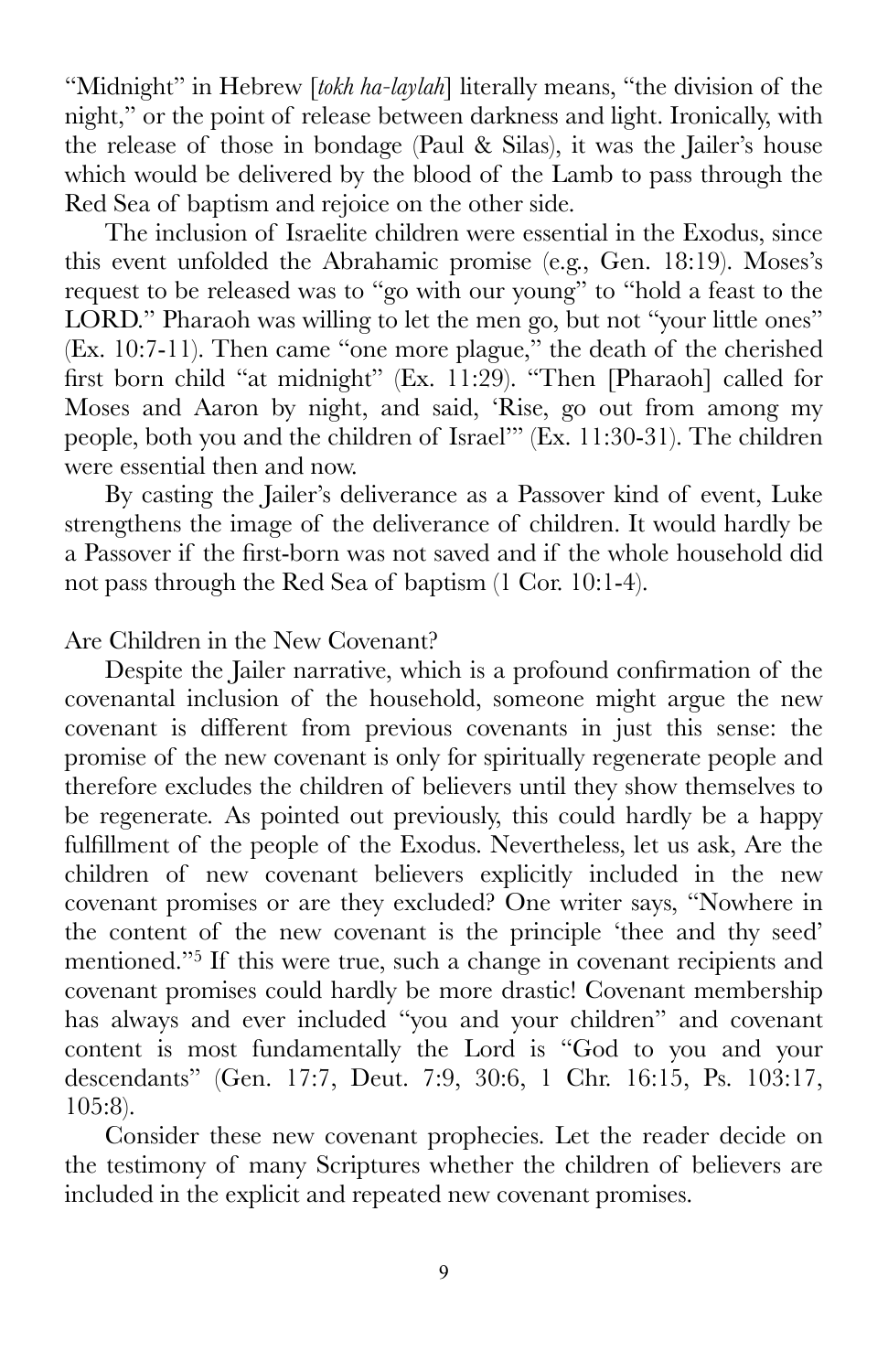The very first word about the new covenant was in Deuteronomy 30:6:

• Moreover the LORD your *God will circumcise your heart and the heart of your descendants,* to love the LORD your God with all your heart and with all your soul, in order that you may live . . .

Jeremiah alludes to the above Deuteronomy passage throughout his prophecy. He emphasizes the inclusion of children in the new covenant promise:

- Jeremiah 31:1: "At that time,' declares the LORD, 'I will be the God of all the *families* of Israel, and they shall be *My people*.'"
- Jeremiah 31:17: [Though Rachel weeps for her children (destroyed in captivity), when they return] "'there is hope for your future,' declares the LORD, 'and *your children* shall return to their own territory.'"

Notice verse 36 of *the classic text of the new covenant*, the offspring of covenant participants are explicitly included:

- Jeremiah 31:33-37: "But this is the covenant which I will make with *the house of Israel* after those days," declares the LORD, "I will put My law within *them*, and on *their* heart I will write it; and I will be *their* God, and they shall be *My people*. ...."If this fixed order departs From before Me," declares the LORD, " Then *the offspring of Israel* also shall cease From being a nation before Me forever. " 37 Thus says the LORD, "If the heavens above can be measured, and the foundations of the earth searched out below, Then I will also cast off all *the offspring of Israel* for all that they have done," declares the LORD."
- Jeremiah 32:37-40: "Behold, I will gather them out of all the lands to which I have driven them in My anger . . . And they shall be My people, and I will be their God; 39 and I will give them one heart and one way, that they may fear Me always, for their own good, and *for the good of their children after them*. 40 "And I will *make an everlasting covenant with them* that I will not turn away from them, to do them good; and I will put the fear of Me in *their hearts* so that they will not turn away from Me.
- Jeremiah 33:22-26: "As the host of heaven cannot be counted, and the sand of the sea cannot be measured, so I will multiply the *descendants* of David My servant and the Levites who minister to Me . . . 26 then I would reject the *descendants of Jacob* and David My servant, not taking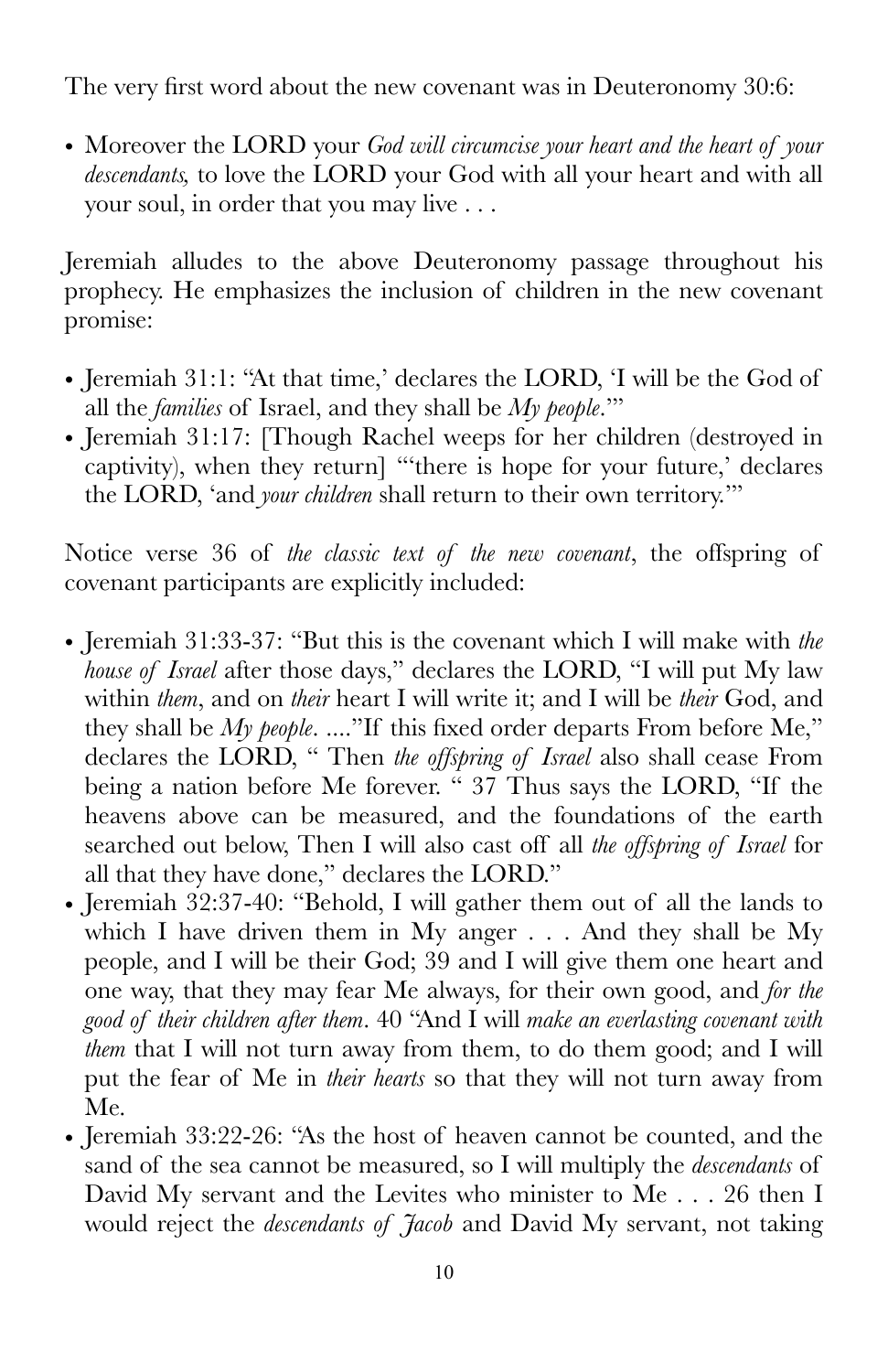from his descendants rulers over the descendants of Abraham, Isaac, and Jacob. But I will restore their fortunes and will have mercy on them."

Other Old Testament prophecies about the coming age of the new covenant are equally clear the children of believers are included:

- Ezekiel 37:24-26: David My servant shall be king over them, and they shall all have one shepherd . . . . and they shall dwell there, they, *their children, and their children's children, forever*; and My servant David shall be their prince forever. 26 "Moreover I will make a covenant of peace with them, and it shall be an everlasting covenant with them.... (NKJV)
- Zech. 10:6-9: "And I shall bring them back, Because I have had compassion on them; and they will be as though I had not rejected them, for I am the LORD their God, and I will answer them. 7 "And Ephraim will be like a mighty man, and their heart will be glad as if from wine; Indeed, *their children will see it and be glad, Their heart will rejoice in the LORD . . .* They will remember Me in far countries, and *they with their children* will live and come back.
- Joel 2:1-29: Blow a trumpet in Zion, and sound an alarm on My holy mountain! . . .So there is a great and mighty people; There has never been anything like it, Nor will there be again after it To the years of *many generations* . . . 15 Blow a trumpet in Zion, Consecrate a fast, proclaim a solemn assembly, 16 Gather *the people, sanctify the congregation, Assemble the elders, Gather the children and the nursing infants*. . . . . *My people* will never be put to shame. 28 "And it will come about after this That I will pour out My Spirit on all mankind; and your *sons and daughters* will prophesy....
- Isaiah 44:3: For I will pour out water on the thirsty land and streams on the dry ground; I will pour out My Spirit on *your offspring*, and My blessing on *your descendants*.
- Isaiah 54:10-13: . . .Nor shall My *covenant of peace* be removed . . .13 *All your children* shall be taught by the LORD, And great shall be the peace of *your children.*
- Isaiah 59:20-21: "And a Redeemer will come to Zion. . . ." My Spirit which is upon you, and My words which I have put in your mouth, shall not depart from your mouth, nor from the mouth of *your offspring, nor from the mouth of your offspring's offspring,"* says the LORD, "from now and forever."
- Malachi 4:5-6 "Behold, I am going to send you Elijah the prophet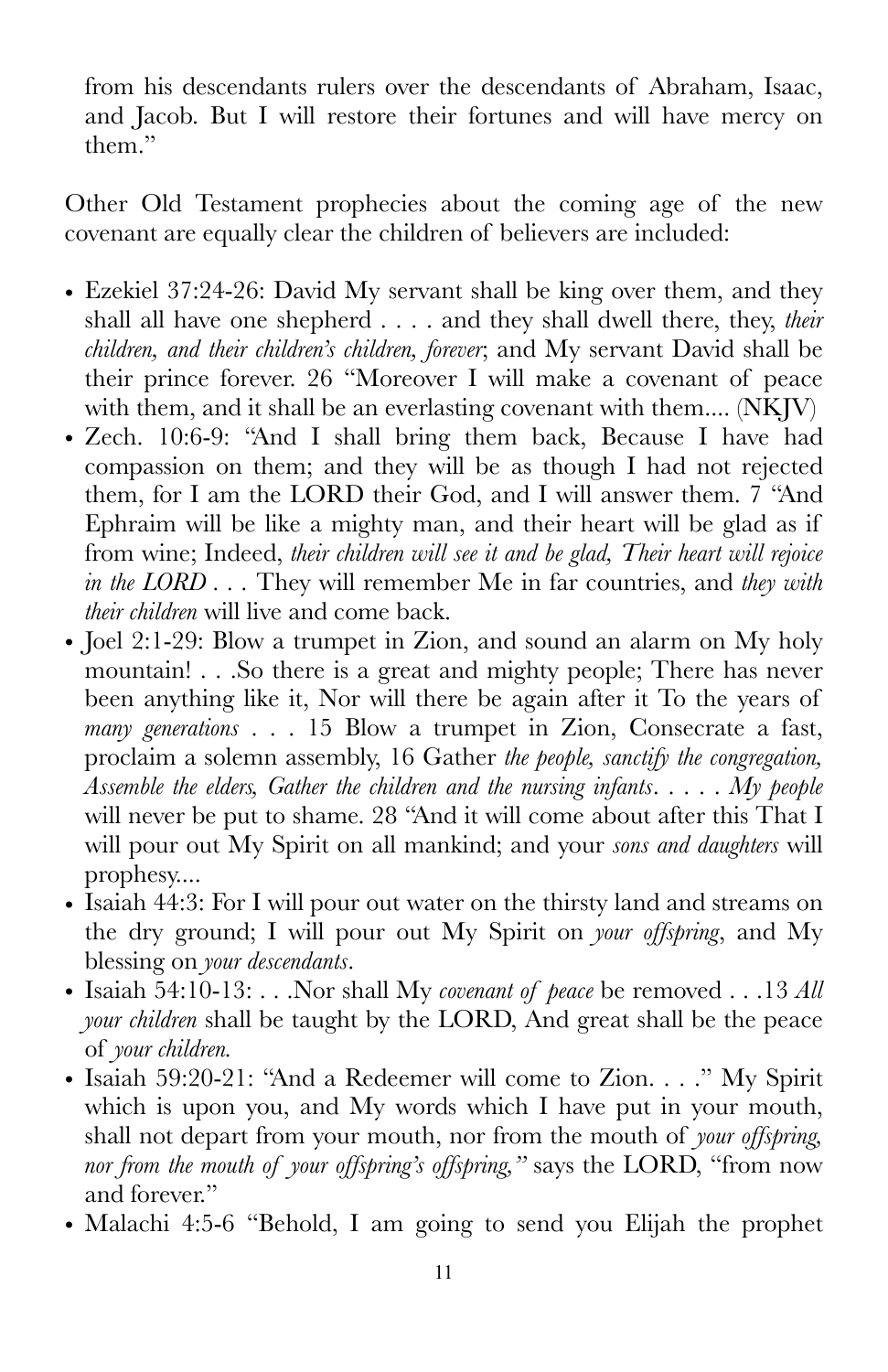before the coming of the great and terrible day of the LORD. 6 "And he will restore the hearts of the *fathers to their children, and the hearts of the children to their fathers*, lest I come and smite the land with a curse.

In the New Testament, the apostles also repeatedly included the principle of "you and your seed."

- Luke 1:17: "And it is he who will go as a forerunner before Him in the spirit and power of Elijah, *to turn the hearts of the fathers back to the children,*  and the disobedient to the attitude of the righteous; so as to make ready a people prepared for the Lord."
- Luke 2:49-50: For the Mighty One has done great things for me; and holy is His name. 50 and His mercy is upon *generation after generation toward those who fear him.*
- Acts 2:39: For the promise is *for you and your children,* and for all who are far off, as many as the Lord our God shall call to Himself.
- Acts 3:25: "It is you who are the sons of the prophets, and of the covenant which God made with your fathers, saying to Abraham, *'and in your seed all the families of the earth shall be blessed.'*"
- Acts 13:32-33: "And we preach to you the good news of the promise made to the fathers, 33 that God has fulfilled *this promise to our children* in that He raised up Jesus . . .
- Romans 4:13-17: For the promise to Abraham or to *his descendants* that he would be heir of the world was not through the Law, but through the righteousness of faith . . . 16 For this reason it is by faith, that it might be in accordance with grace, in order that *the promise may be certain to all the descendants*, not only to those who are of the Law, but also to those who are of the faith of Abraham, who is the father of us all, 17 (as it is written, "A father of many nations have I made you") in the sight of Him whom he believed, even God, who gives life to the dead and calls into being that which does not exist.

These texts provide overwhelming and unambiguous Biblical support for the conviction the children of believers are included in the promised new covenant. How many more verses are required to convince one the new covenant includes the children of believers? Certainly no one can produce even one text which *explicitly excludes* them. Dozens of texts *explicitly include* them!

The whole message of the whole Bible requires that our children are a heritage. If baptism is the sign of inclusion in covenant with God, then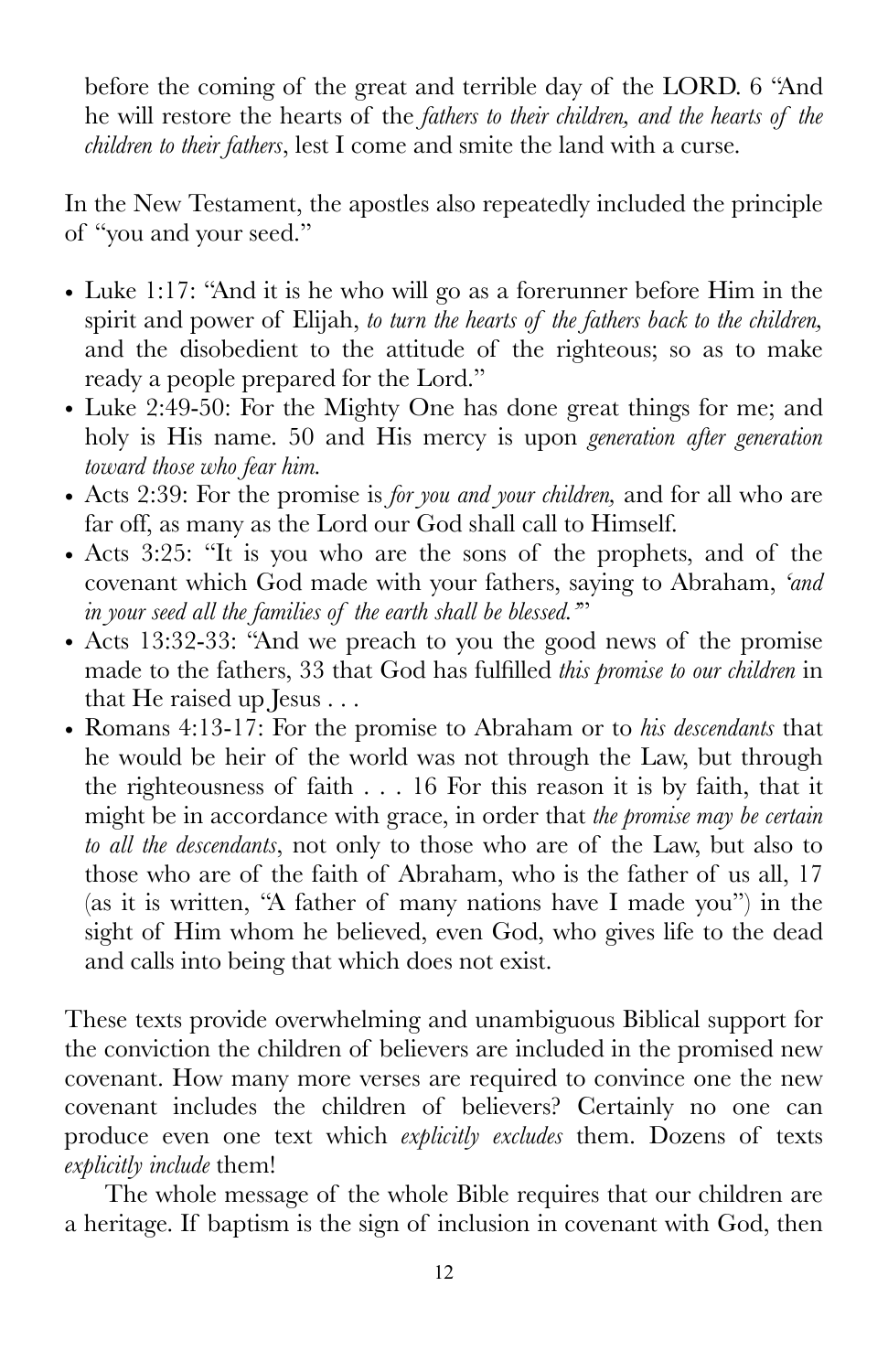who did the apostles baptize? The unmistakable impression is baptism applies *households* of believers. We have no biblical reason to doubt infants born into such households are to be baptized by virtue of the covenant promises inclusive of them.

What About Baptizing Disciples?

Before our Lord ascended to reign at the right hand of the Father, where He reigns now, He commanded the discipling of the nations. He predicted the advance of His good news "in Jerusalem, and in all Judaea, and in Samaria, and unto the uttermost part of the earth" (Acts 1:8), just as we have seen in the study of baptism above. He said to His disciples, "Go ye therefore, and *teach [disciple, or make disciples of] all nations*, baptizing them in the name of the Father, and of the Son, and of the Holy Ghost" (Matt. 28:19 KJV).

Some claim Jesus's command excludes anyone from baptism who is not a self-conscious disciple, making credible profession of faith. Such interpreters claim this Commission commands the discipling of "individuals from all nations, not the national entities" and the individual baptism of only "those who were made disciples."<sup>6</sup>

This a good theory to support the individualist view, except the grammar of this command does not support it. Rather, the direct command (*mathãteusate panta ta ethna baptizontes autous*) may simply be translated, *Disciple all nations, baptizing them (nations)*. The pronoun "them" (*autous*), grammatically refers to "nations" (*ethna*) a noun, not "disciples," since "make disciples" (*mathateuo*) is a verb.7

If one thinks about the Commission both grammatically and culturally, a Jewish Rabbi of the First Century or before would not have been troubled if the text had said, "Go therefore and make disciples of all the nations, *circumcising* them [the nations] in the name of Israel's God, teaching them [the nations] to observe all that I commanded you." This was precisely what some sects were doing (Matt. 23:15). They would not have thought this was a Commission to abandon infant circumcision for *exclusive adult circumcision.* 

This point is not theoretical. In the Jerusalem presbytery meeting in Acts 15, they speak of the "conversion of the Gentiles." (15:3). The Judaizers insisted, "Unless you are circumcised according to the custom of Moses, you cannot be saved" (15:1). "It is necessary to *circumcise them*" (15:5). The "converted Gentiles" or the "believing Gentiles" were to be circumcised. What does this mean? Clearly, those to be circumcised were not just self-conscious professors or "believers" in that sense, but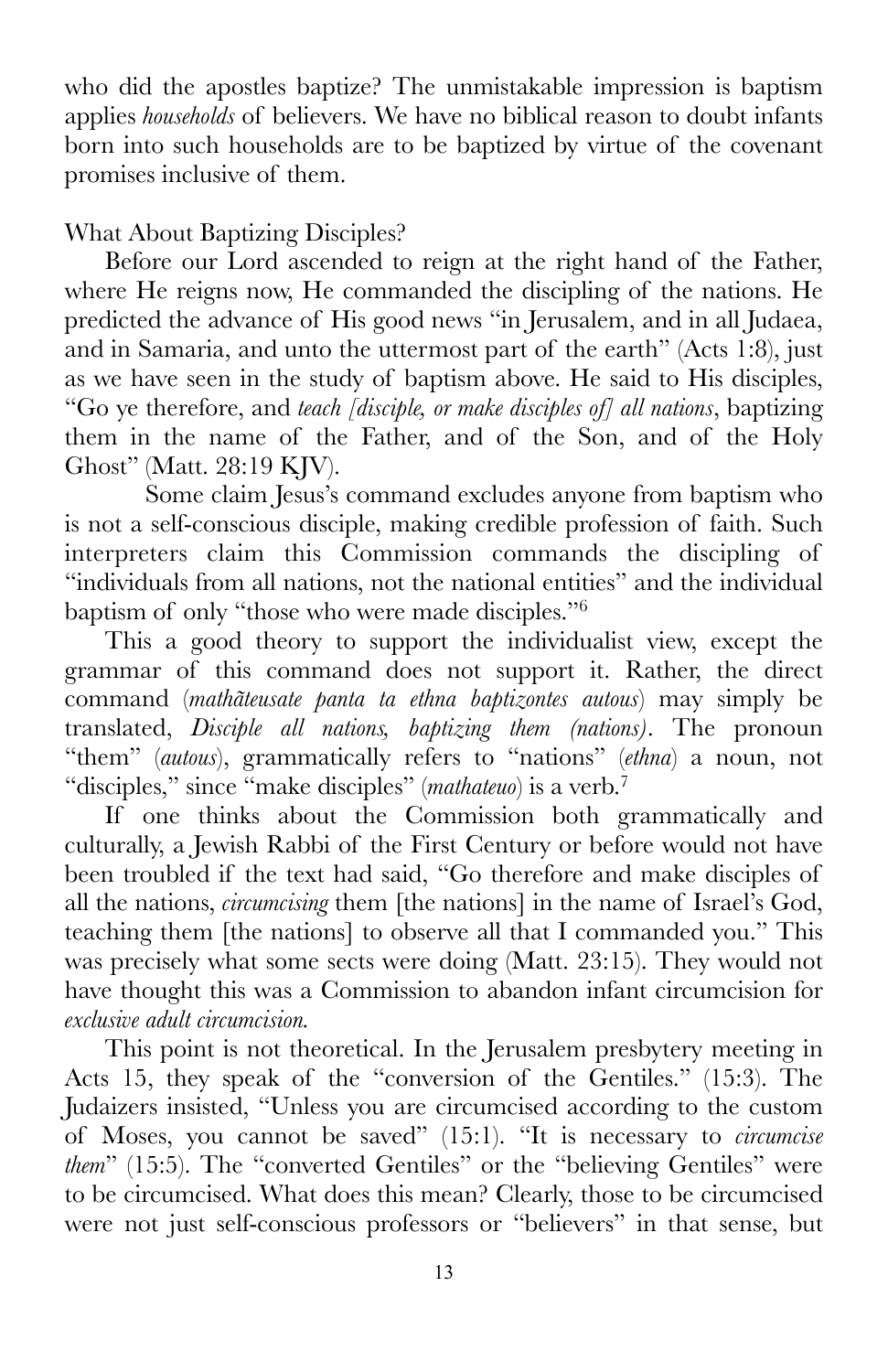also their little children and infant children born to them. Thus, the Bible speaks of those "converted" inclusively of the children.

Indeed, see how the apostles practiced the baptismal mandate: adults after confessing discipleship *and* their households were baptized whenever they were present. This is precisely because the Great Commission baptismal mandate is not separate from the original Abrahamic Great Commission. The Great Commission is a restatement of God's purpose to renew the world with people after his own image, just like the original promise to Abraham (Gen. 12:1-3).

The purpose of God in converting the nations (in missions) is the mature statement of Abrahamic promise after the True Seed has accomplished redemption. Father Abraham had many sons, as you know, "I am one of them and so are you . . . ." Recall Peter preached to the Jews, "It is you who are the sons of the prophets, and of the covenant which God made with your fathers, saying to Abraham, 'and *in your seed all the families of the earth shall be blessed*'" (Acts 3:25). The promise of the gospel is: "the Gentiles are fellow heirs and fellow members of the body, and fellow partakers of *the promise* in Christ Jesus through the gospel" (Eph. 3:6). Whereas Gentiles were "separate from Christ, excluded from the commonwealth of Israel, and *strangers to the covenants of promise*, having no hope and without God in the world"—"Now," writes the apostle, "in Christ Jesus you who formerly were far off have been brought near by the blood of Christ" (Eph. 2:12-13). Gentiles may now participate as receivers of the "covenants of promise." We sing, "Father Abraham Had Many Sons . . ." It is true, we have become Abraham's children too! Amazingly, Gentiles may become "Abraham's offspring, heirs according to promise" (Gal. 3:29), and of course, not just adult Gentiles but their children (see Acts 15, discussed earlier).

The apostles repeat the promise to Gentile Christians. The promise to Abraham is "certain *to all the descendants*, not only to those who are of the Law, but also to those who are of the faith of Abraham, who is the father of us all (as it is written, 'a father of many nations have I made you')" (Rom. 4:16-17). In other words, the promise is to "all the descendants" of both believing Jews and Gentiles, because Abraham is the "father of many nations," and in him all the "families of the earth shall be blessed" (Acts 3:25, Gen. 12:3). Households of a Cornelius, or a Lydia, or a Philippian Jailer, or a Stephanas, could now be counted as Abraham's children. This means children are included.

Is Baptism in the Old Testament?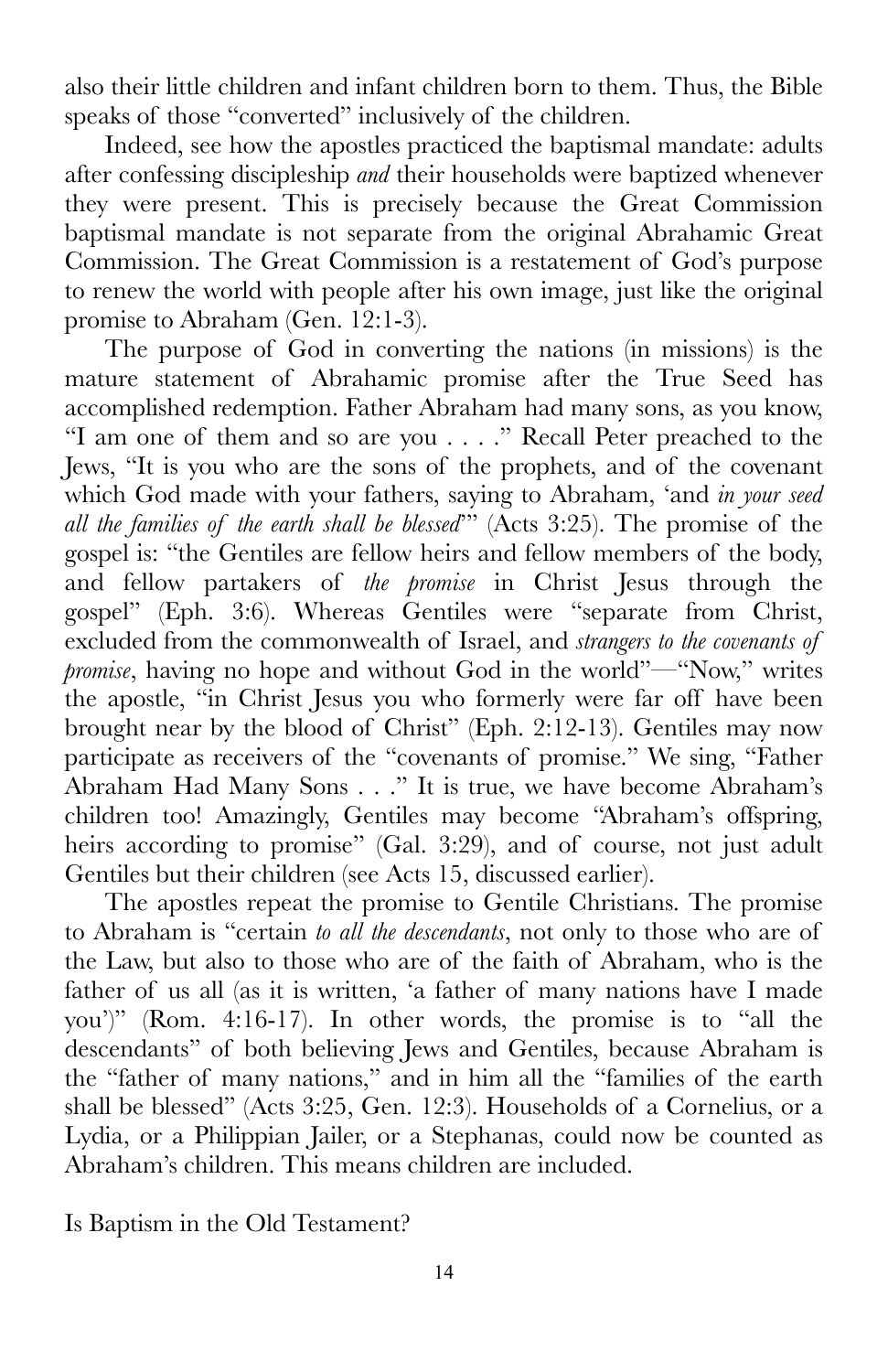When reading the Bible from *left to right*, we see the deep reason there is a consummate Commission to baptize. Many Baptists treat baptism as a completely new thing with John the Baptist and see it from the start as only applying to self-confession mature individuals. On the contrary, the water God provides for refreshment and cleansing is a theme throughout all of the Bible. From Eden flowed rivers. There are springs in the patriarch narratives. Israel (men, women, children and livestock) passes through the Red Sea. A laver is at the entrance of the tabernacle. Joshua led Israel across the Jordan into the Land. In the temple of Solomon an ocean and basins of water on chariots create a stylized river flowing out. The prophets Ezekiel and Zechariah see visions of rivers flowing out in the new covenant (Zec. 14:8). So yes, there is a flood of references to baptism(s) in the Old Testament. Washings in the tabernacle, as well as crossing of the Red Sea are explicitly called baptisms (Heb. 9:10, 1Cor. 10).

Christ said of the Spirit's reality: "He who believes in Me, as the Scripture said, 'From his innermost being shall flow rivers of living water" (Jn. 7:38, cf. Is. 58:11, Zec. 13:11). This is surely the image of the new covenant spiritual reality pictured by Ezekiel's temple (Ez. 47:1-3). This is a prophecy of the Commission to baptize the nations.

Then he brought me back to the door of the house; and behold, water was flowing from under the threshold of the house toward the east, for the house faced east. And the water was flowing down from under, from the right side of the house, from south of the altar (Ez.  $47:1$ ).

Because of this rich and deep them, a baptismal prayer developed in the Church historic, called "The Great Flood Prayer" which is attributed to Martin Luther.

Almighty and eternal God, who through the flood, according to your righteous judgment, condemned the unfaithful world, and according to your great mercy, saved faithful Noah and his household, yet drowned hardhearted Pharaoh with all his army in the Red Sea, and has led your people Israel dry through it, thereby prefiguring this bath of your holy baptism, and through the baptism of your dear children, our Lord Jesus Christ, has sanctified and set apart the Jordan and all water for a saving flood, and an ample washing away of sins: we pray that through your same infinite mercy you would graciously look down upon this your child, and bless this child with a right faith in the spirit, so that through this saving flood all that was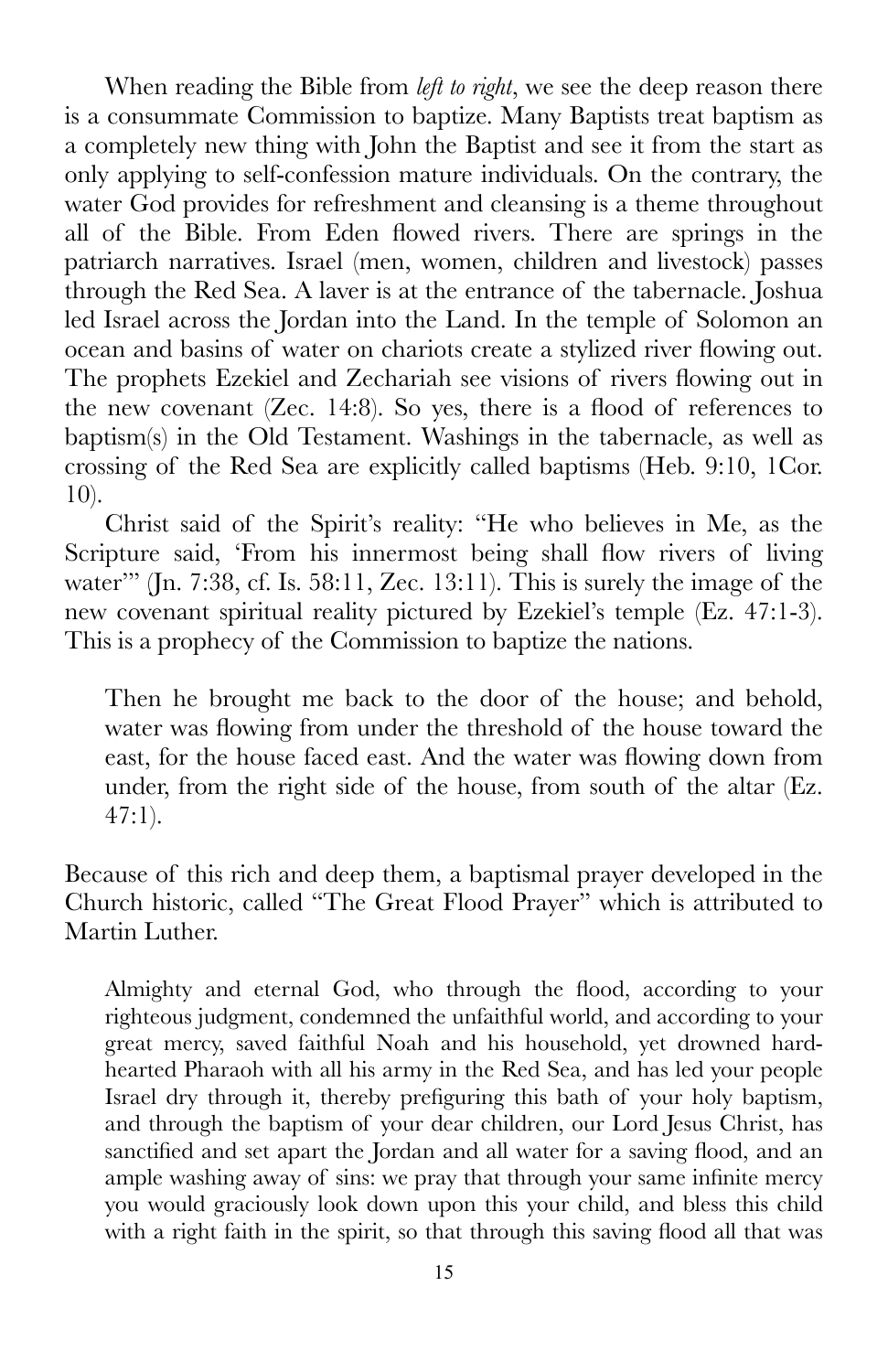born in this child from Adam and all which they have added thereto might be drowned and submerged; and that they may be separated from the unfaithful, and preserved in the holy ark of Christendom dry and safe, and may be ever fervent in spirit and joyful in hope to serve your name, and with all the faithful may be worthy to inherit your promise of eternal life, through Christ Jesus our Lord. Amen.

Luther draws from the Apostle Peter's flood imagery. It is an *antitype,* a fulfillment of a biblical picture, of the salvation of the household of Noah. It symbolizes the washing of the conscience. "There is also an antitype (*antitypos*) which now saves us—baptism (not the removal of the filth of the flesh, but the answer of a good conscience toward God), through the resurrection of Jesus Christ" (1Pet. 3:21 NKJ).

Do We Follow Jesus in Believer Baptism?

Someone might ask, *Aren't we supposed to follow Jesus in baptism? Wasn't He baptized as a believer?* We are to imitate Christ's character. We are to follow the apostles as they followed Christ. We are to strive for Christlikeness, fully; but we cannot enter into the unique offices as Messiah. We are not born of virgins. We do not meet Satan in a 40-day fast in the wilderness. We do not cleanse the temple, etc. Upon reflection, there is a uniqueness to His baptism also. I have known those who went to the "Holy Land" to be baptized in the Jordan River, even though they had been baptized before. Better the wisdom of Luther who said the Lord has "sanctified and set apart the Jordan and *all water* for a saving flood" (from the "Great Flood Prayer").

John was to go "in the spirit and power of Elijah" who divided the water of the Jordan (2Kgs. 2:8ff). John "prepared the way" for Jesus quite literally. John was "preaching a baptism of repentance" at the Jordan river (Mark 1:4). Literally, John was in the wilderness beyond the borders of the Land where they "went out to him" (Mark 1:5). He called the people to follow his "path" outside of Israel and to "turn" (repent) and cross the Jordan to enter the Land in renewal. John's baptism for Israel was a sign of *passing through* or *crossing* into renewed Israel to prepare for Messiah.

Theologian Colin Brown wrote, "John was organizing a symbolic exodus from Jerusalem and Judea as a preliminary to recrossing the Jordan as a penitent, consecrated Israel in order to reclaim the land in a quasi-reenactment of the return from the Babylonian exile . . . . the purity and quantity of the water were of less significance than the historic, symbolic significance of the Jordan itself as the boundary and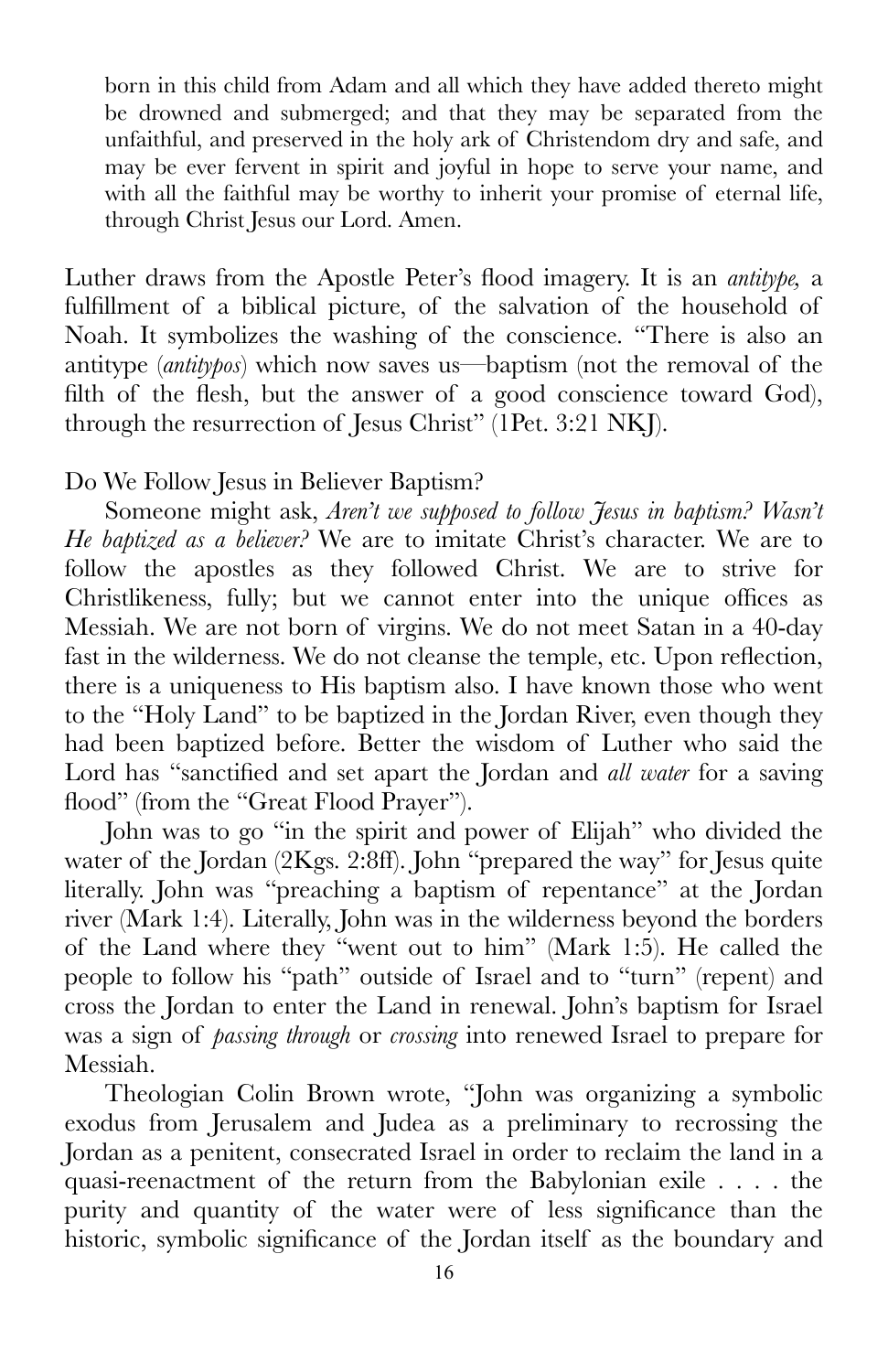point of entry."<sup>8</sup> In the background, Deuteronomy looks to a time when they "cross the Jordan" being led by Joshua (Deut. 4:21). The rest of the NT draws upon various threads of this crossing into Christ, through death and into resurrection life on the other side (Rom. 6:3-4, Col. 2:11-12).

John's baptism of Jesus involved this renewal of Israel through the Jordan (as before with Israel, Joshua, Elijah, and Elisha) to "manifest" (Jn 1:31) the Anointed One, "Christ." Anointing restores fallen man (Adam) back into the presence of the Lord (Ps. 2:2). Priests were appointed through a ritual washing, anointing and vesting (clothing) (Ex. 28:41, Num. 3:3, etc.). Hebrews teaches Christ was thus appointed "by God as a high priest according to the order of Melchizedek<sup>"</sup> (Heb. 5:10). Through this He "appoints a Son, made perfect forever" (Heb. 7:28). This happened at Jesus's baptism (Luke 3:21, 4:18). Therefore, Jesus "having received from the Father the promise of the Holy Spirit, He has poured forth" the Spirit on us (Acts 2:33).

With this rich background in mind, through our baptisms we are cleansed, we "cross" or "pass" into Christ, and we are clothed. Thus, we have a new status as adopted sons and daughters of the Father. We are vested with the Spirit, able once again to enter into Garden of God to have communion with the Father. What was pictured in the high priest's ordination is now true of the "royal priesthood" in Christ (1 Pet. 2:9). Our new identity is *conferred* in baptism, even as it was for Israel in the first crossing of the river (1 Cor. 10:1-4). We are "all sons of God through faith in Christ Jesus for all of you who were baptized into Christ have clothed yourselves with Christ" (Gal. 3:26-27).

#### Is Baptism in Place of Circumcision?

It is just because baptism relates to the Spirit we see a connection between baptism and circumcision. Both are symbols of covenant promise and entrance signs. Baptism and circumcision symbolize the same reality, the work of the Spirit. Yet, baptism is greater than circumcision. Many have objected to this kind of argument. I do not think all the eggs of infant baptism are in the basket of circumcision. But there is a relationship between circumcision and baptism in Scripture.

Let me try to convince the reader of this: (1) *Circumcision represented the work of the Holy Spirit which is the circumcision of the heart.* Stephen drew upon a very deep stream of the Biblical waters when he said to his persecutors, "You men who are stiff-necked and *uncircumcised in heart* and ears are always resisting the Holy Spirit; you are doing just as your fathers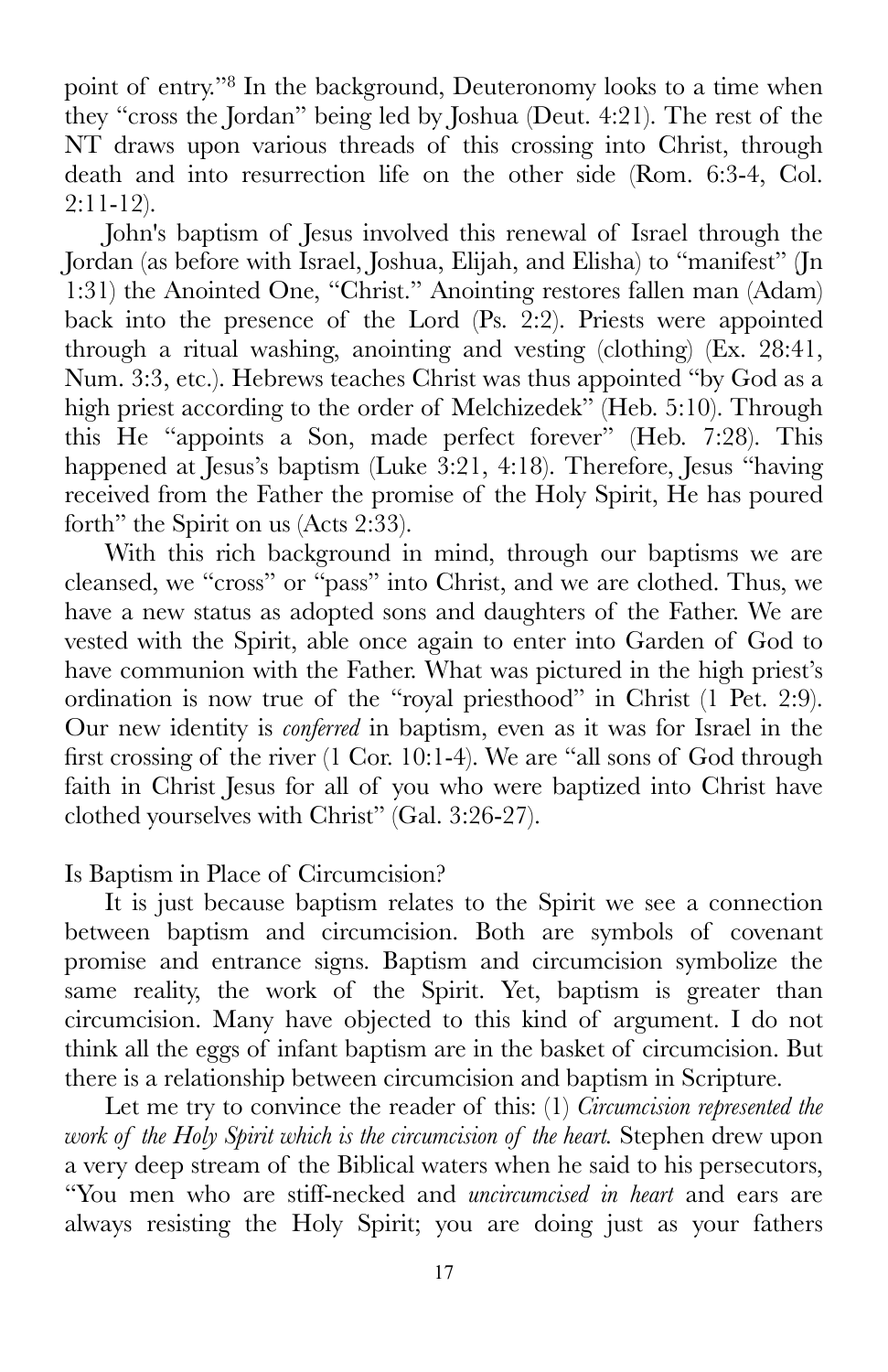did" (Acts 7:51). This meaning of circumcision is very evident in many Old Testament passages (Lev. 26:41, Jer. 9:26, Ez. 44:7, 44:9, Deut 10:16, 30:6, Jer. 4:4). The very promise of the new covenant included this metaphor, "The LORD your God will circumcise your heart and the heart of your descendants" (Deut. 30:6). Paul, who held the cloaks of those who stoned Stephen, learned this too (perhaps from Stephen). It permeates virtually all of his epistles (Rom. 2:29, 4:11, 1 Cor. 7:19, Gal. 5:6, 6:15, Eph. 2:11-12, Phil. 3:3, Col. 2:11-12, 3:11). The reality behind physical circumcision is circumcision "which is of the heart, by the Spirit, not by the letter" (Rom. 2:29). Circumcision signifies the heart renewal of those who are spiritual dead and unclean.

(2) *Baptism represents the work of the Spirit*. The very first words we read about baptism in the New Testament say this. John said, "I baptized you with water; but He will baptize you with the Holy Spirit" (Mark 1:8). Peter connects baptism with "the gift of the Holy Spirit" (Acts 2:38). He says of Cornelius's household, "Surely no one can refuse the water for these to be baptized who have received the Holy Spirit just as we did, can he?" (Acts 10:47). Paul alludes to the image of baptism in Titus 3:5 when he says, "He saved us . . . by the *washing* of regeneration and renewing by the Holy Spirit." Baptism signifies the renewal of those who were spiritual dead and formerly unclean.

Therefore, (3) a *person who has been heart-circumcised has been Spiritbaptized, and a person who has been Spirit-baptized has been heart-circumcised.* What can this teach if not that *these two ritual acts signify the same reality*? The passage usually discussed at this point is Colossians 2:1-12: "and in Him you were also circumcised with a circumcision made without hands, in the removal of the body of the flesh by the circumcision of Christ; having been buried with Him in baptism, in which you were also raised up with Him through faith in the working of God, who raised Him from the dead." This text is disputed, especially in the meaning of "the circumcision of Christ." Is this spiritual circumcision/regeneration or something else? It may be that this circumcision "of Christ" is the "cutting off of Christ" on the cross, i.e., His death in the flesh. Even so, this would still correlate baptism and circumcision, but addressing the cutting off or "death" aspect: circumcision=death, baptism=death. My argument, does not depend on a particular reading of this passage, but rather that there are parallels between circumcision and baptism in their meaning.

Baptism signifies a person is in covenantal union with God just as circumcision did. For example, Romans 6:3-4 teaches those "baptized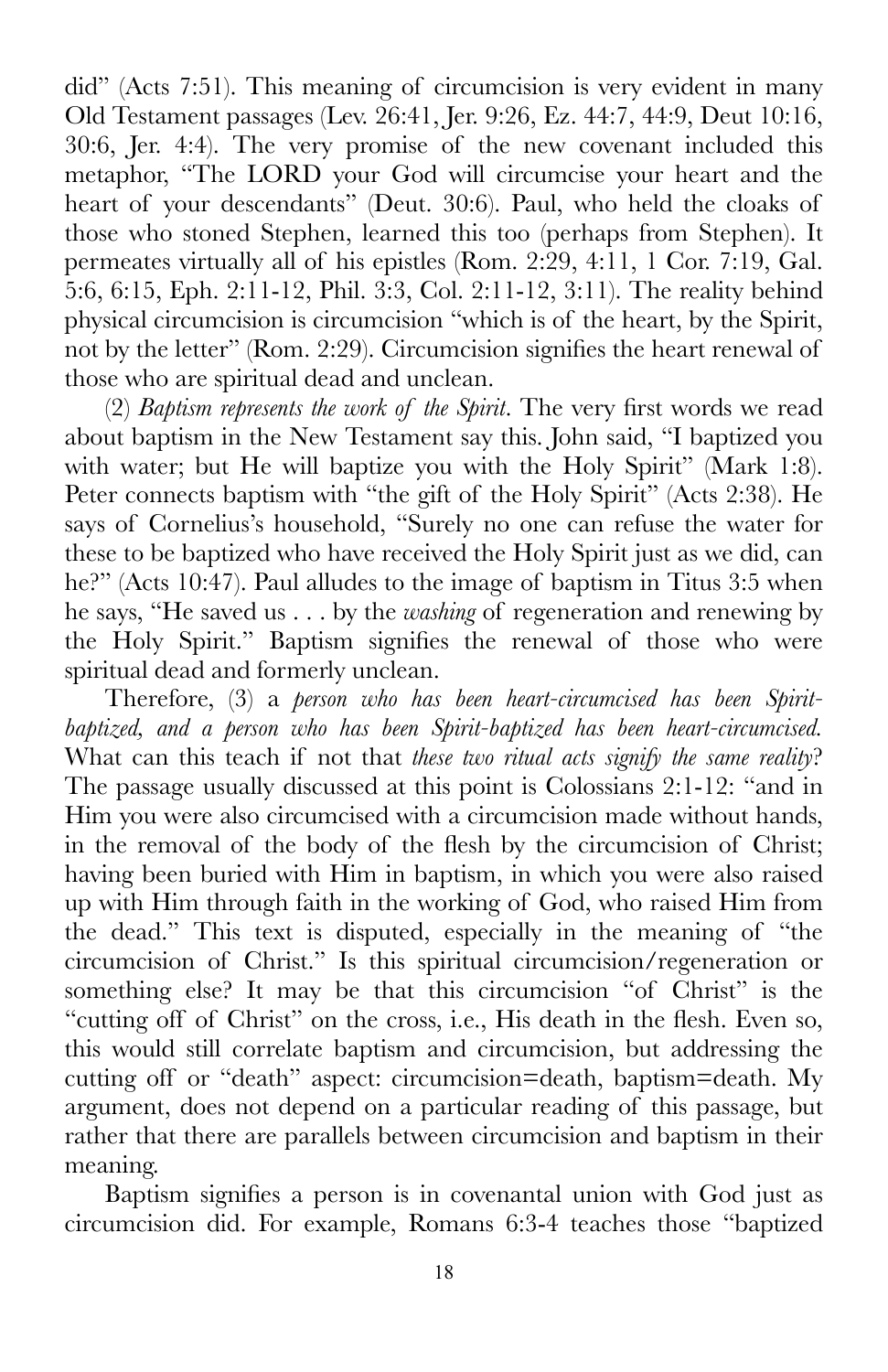into Christ Jesus" "have become united with Him in the likeness of His death" and "His resurrection." Galatians 3:27 tells us those "baptized into Christ have clothed [themselves] with Christ." First Corinthians 12:13 indicates the work of the Spirit in uniting us in the Body: "For by one Spirit we were all baptized into one body, whether Jews or Greeks, whether slaves or free, and we were all made to drink of one Spirit." These passages affirm baptism signifies the work of God's Spirit in our spiritual union with Christ.

Baptism most certainly signifies the work of the Spirit (Mark 1:8, Acts 10:47, Titus 3:5). It is commissioned to be a rite of cleansing which identifies one with the Triune God, Father, Son, and Holy Spirit (Matt. 28:19-20, Acts 10:48). Its meaning is unmistakably the Spirit's work in cleansing us, and thereby uniting us with Christ and His body (Rom. 6:3, Gal. 3:27, Col. 2:11-12, 1 Cor. 12:13). This is what is plainly taught in Scripture.

Perhaps the hardest part of seeing this is realizing *this is true, even if some baptized people are not living testimonies of it.* It is true in the same way in which Jesus saves us from our sins, even though all who believe in Jesus are still sinners. The truth of baptism is objective, but it is not *automatically* true of all the baptized. We can also see this of circumcision. Many who had flesh-circumcision were lying about what it really meant. Going through the *ritual* does not automatically generate all of the *reality*  signified. This is true for *adults* no less than little children.

Baptism is a (visible) sign and seal of inclusion into the covenant community, a community not of one nation (Israel), but made from *all nations.* Hence, baptism functionally replaces the Abrahamic rite of circumcision (befitting to the antecedent age), and is its *sacramental equivalent* (in the age of fulfillment).

|            | <b>Circumcision</b>                                                | <b>Baptism</b>                                                            |
|------------|--------------------------------------------------------------------|---------------------------------------------------------------------------|
| l Ritual   | cut off flesh                                                      | cleanse the flesh                                                         |
| Reality    | circumcision of Christ<br>circumcise the heart<br>united to Israel | baptism by the Spirit<br>cleanse the heart<br>united to New Israel/Christ |
| Recipients | primarily Jewish nation/All in<br>such households (males)          | expanded to every nation/All in the<br>household (males and females)      |

The temptation for Baptists is to assume since the reality signified in baptism is only true in regenerate people, it is only proper to give this sign to those who demonstrate this spirituality. Reasoning this way, one entirely overlooks what has just been Biblically proven. Circumcision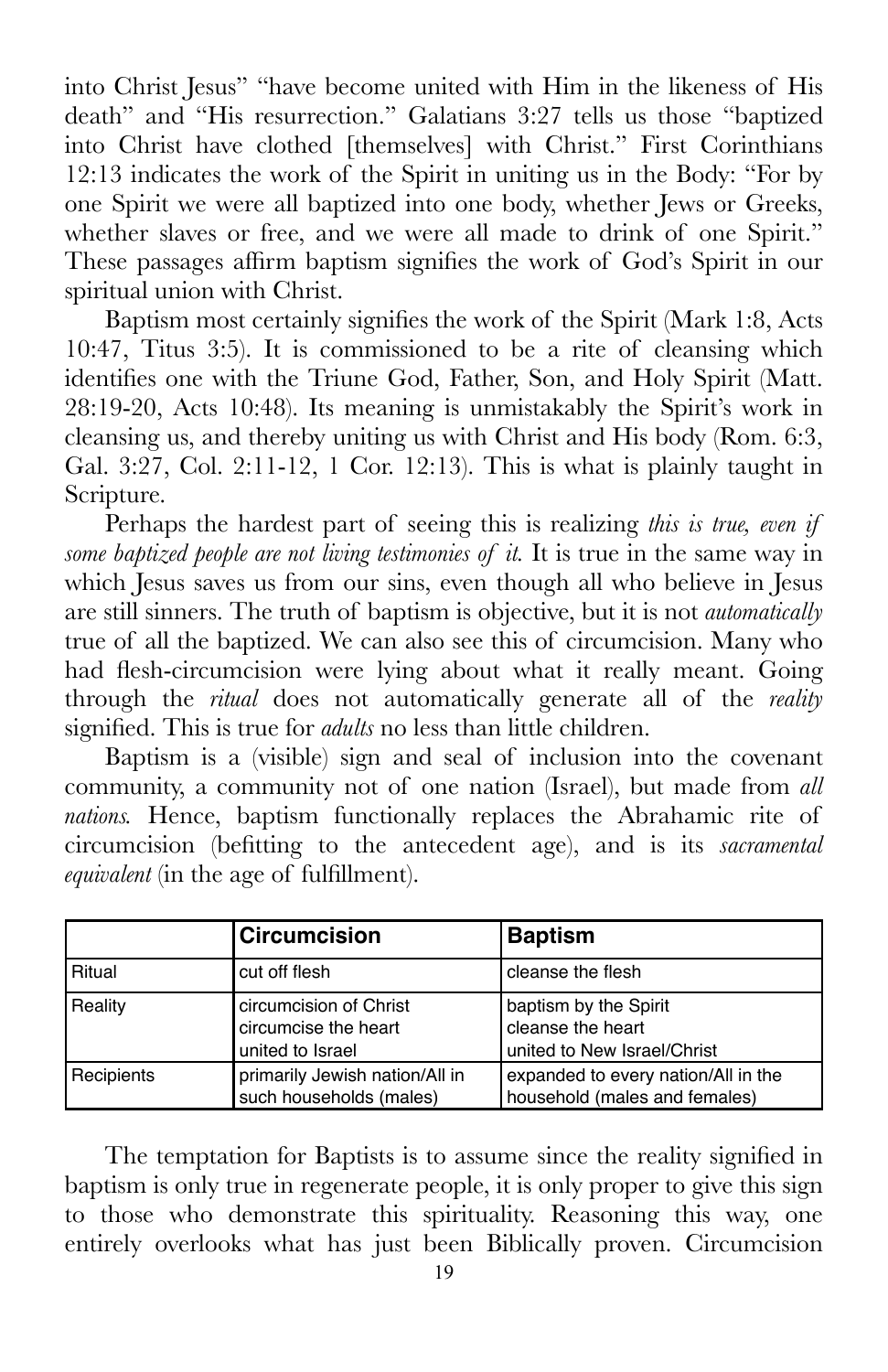fundamentally signifies the same reality as baptism. As Calvin says, "For what will they bring forward to impugn infant baptism that may not be turned back against circumcision?"<sup>9</sup> Abraham's circumcision was the sign and seal of his justification by faith. He "received the sign of circumcision, a seal of the righteousness of the faith which he had while uncircumcised" (Rom. 4:11). But Isaac, who possessed the same Spiritwrought reality, was circumcised as an infant.

So then, the sign of an internal spiritual reality can be received when one is (painfully) conscious of the reality, like Abraham. Or, it can be received before one is conscious of the reality, like Isaac, and every other believing Jew. Baptism can be received with understanding (in the case of an adult) or it can be "recalled" with understanding (as in the case of an infant). In both cases it represents the inward work of the Spirit which we hope to be true in both.

Baptists sometimes argue it is more certainly true of the "believer" (professing faith) than the infant (even when raised in the discipline and admonition of the Lord). This is a very unconvincing point to me, having grown up in Baptistic churches which regularly practice repeat-baptism two or three times on their own members. In many cases the Baptist position is "I-feel-like-I-am-now-saved-baptism" vs. "believer" baptism. No practitioners of baptism, regardless of their theology, only baptize regenerate people, for not even the Apostles managed to do that (e.g., Simon the Sorcerer, Acts 8).

#### Were Their Children Included?

Let us read our New Testaments with an understanding of the original audience. If we stand in the sandals of the First Century Jewish (and proselyte) followers of Jesus, how would they have reacted to the Baptist claim that believer's little children are not to be considered in the covenant or part of the people of God. Imagine the shock of Crispus, the synagogue leader (Acts 18:8), who believes (on Friday, let's say) his children are in covenant with God, part of the people of God, and members of the synagogue of God. Then, on the Sabbath after Paul preaches, he finds out that—in the fulfillment of the promised seed of the women, through the covenant promises, in the fullness of time, in the era of great David's greater Son, in the Messianic kingdom and glory of Israel . . . now his little children have no part in the people of God!

Imagine the new proselyte family who have recently undergone the painful passage to covenant membership (circumcision), only to discover in the new covenant his children are afforded less of a place than they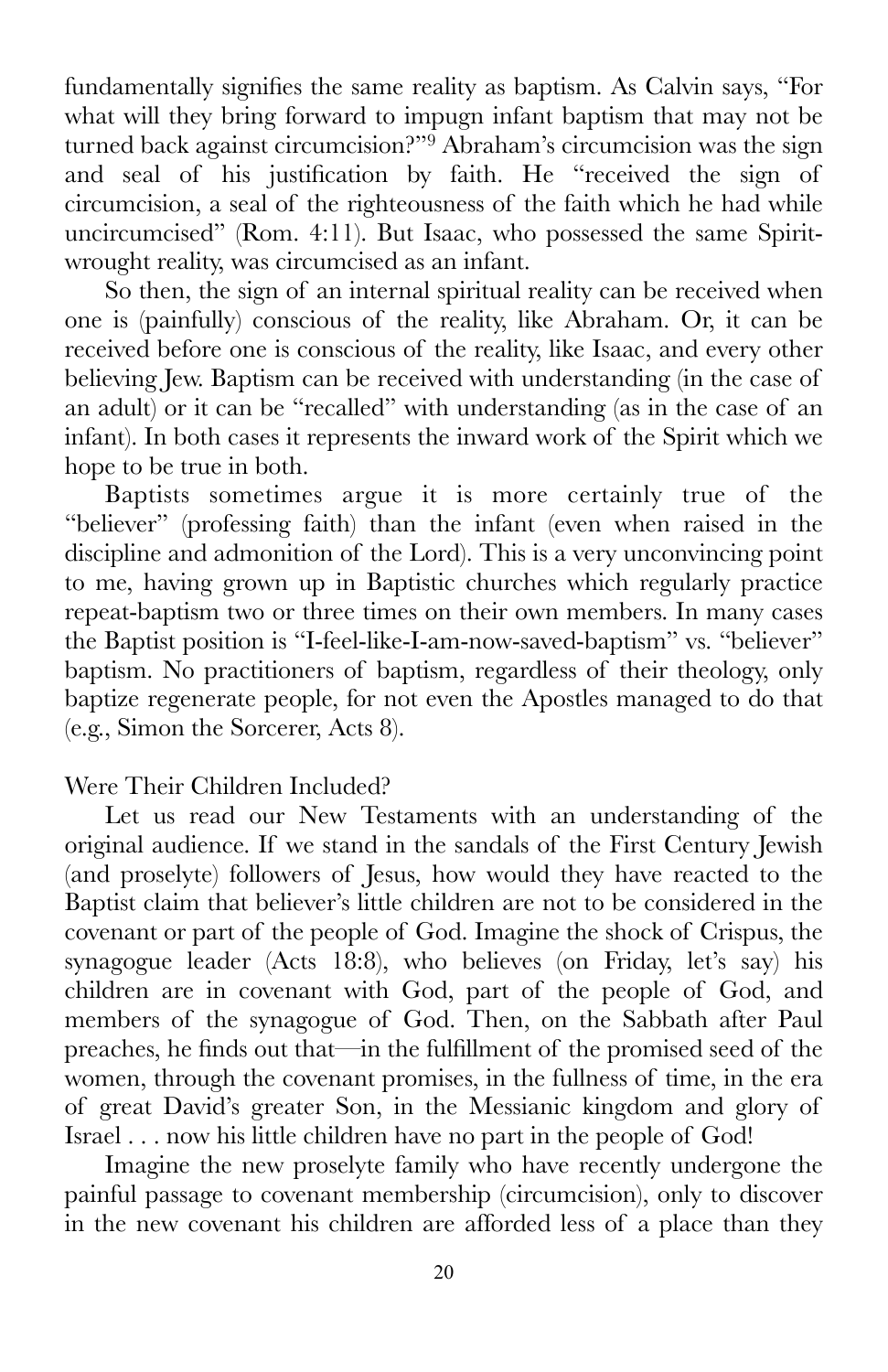who were in the shadows of Judaism. From the original audience's mindset, this view of the new covenant would be more than disappointing: it would be *Biblically inconceivable.*

To add, imagine the overwhelming status of inferiority Gentiles would have felt if the Jews' children were considered members of the Christian synagogue (James 2:2) and part of the "household of God," while Gentile children had neither sign nor membership. With the clearly stated objections of the Judaizers (e.g., circumcision is required as a covenant sign), if the Apostles taught that the infant children of Jews (and Gentiles) are now excluded, it is very remarkable no hint of this discussion arises in the pages of the New Testament!

### How Do We Live Out Baptism?

This brings us to where the rubber meets the road. This, I have found, is the most strenuous objection to infant baptism and what the Bible says about baptism. It goes like this, if all you have said is true, then are baptized children saved? If baptism represents union with Christ (Rom. 6:3-4, Gal. 3:27), then shouldn't we consider baptized babies "in Christ"?

Think of the analogy of marriage. The wedding event is critical to a marriage. All people that are married were somehow "wed." But no one treats the wedding, in and of itself, *as the totality of the marriage.* A faithful marriage is not the automatic result of a beautiful wedding. We all know of exceptions. Neither is a life of salvation automatic because of baptism, whenever it happens (in childhood or adulthood).

Do you need a wedding to be married? It would not be impossible for a man and wife to love one another *as if* they are married. A person may trust Christ unto salvation without baptism; but, this is biblically irregular. There is something quite important about a wedding for a marriage. If one obeys good wedding vows, a strong marriage will result. Likewise, if baptism's meaning and obligations are lived-out, then a life of salvation will be evident. Baptism calls for faith ever after, but in my argument, a conscious faith is not the prerequisite. This is because God wants us to raise our children in the consciousness and culture of Christ (Eph. 6:4).

Instead of relegating baptism to being useless, we should simply see it in relation to a life of faithfulness. Baptism is to be the official beginning of faithfulness, and in baptism, the commitments of a happily married life in Christ are vowed. I am washed, and thus I shall live.

Thinking of it this way: baptism is just as applicable to little children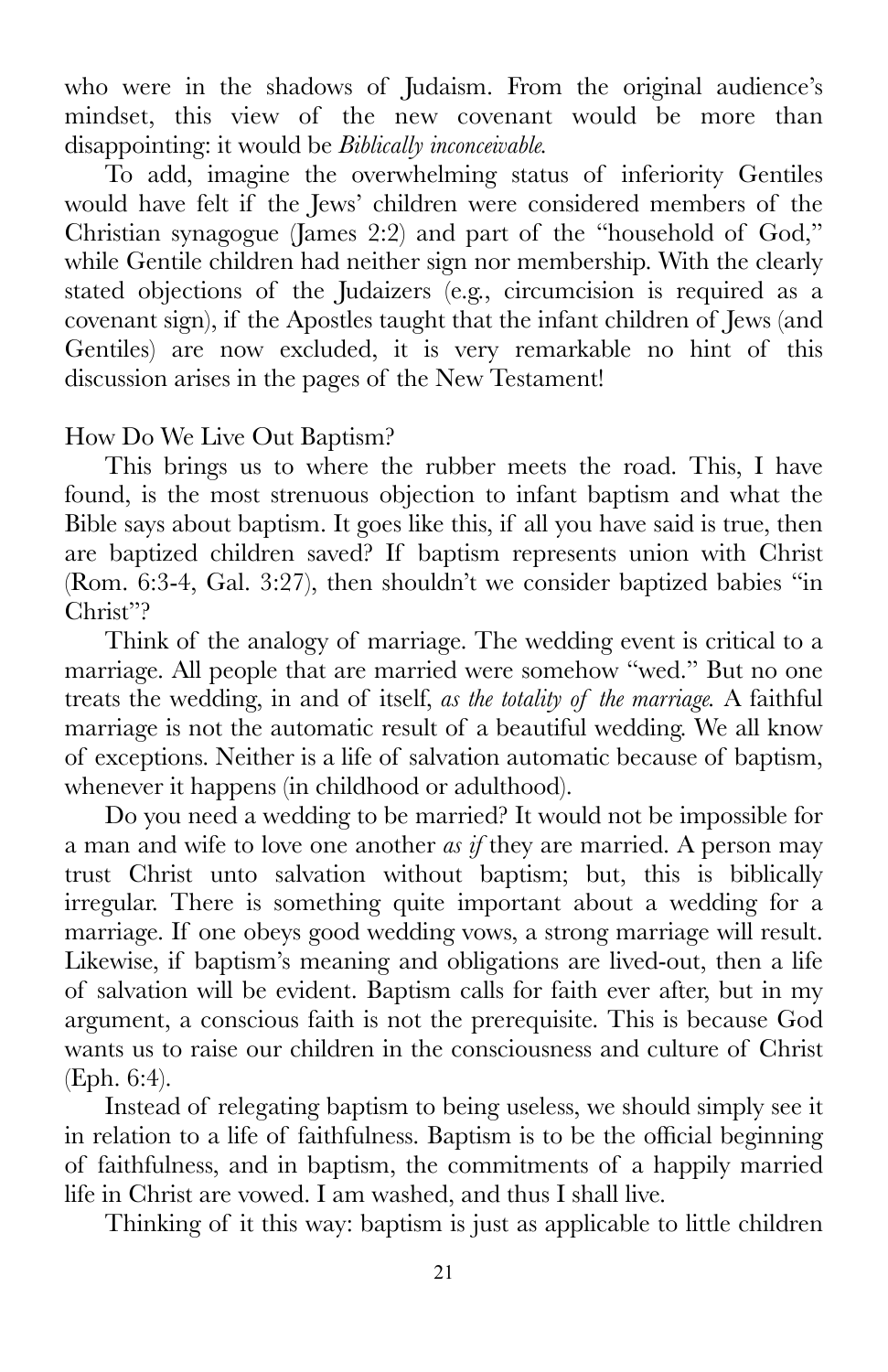as to adult converts. If you have brought your child to Christ, now you must obey what the Lord requires. Our father Abraham was told, "For I have chosen him, in order that he may command his children and his household after him to keep the way of the LORD by doing righteousness and justice; in order that the LORD may bring upon Abraham what He has spoken about him" (Gen. 18:19). Yes, this is the Old Testament—but it is directly applicable to us. We must heed that ancient command, "You shall teach them diligently to your sons and shall talk of them when you sit in your house and when you walk by the way and when you lie down and when you rise up" (Deut. 6:7). Do you intend to command your children to keep the way of the Lord? Do you intend to teach them diligently to love the Lord their God (Deut. 6:4)? Without the reality of leading one's home to Christ, in Christ, and for Christ, the water of baptism is worse than useless, it is the flood water of judgment.

When the first new covenant (Gentile) households instructed, they were commanded to bring their children "up in the discipline and instruction of the Lord" (Eph. 6:4). Just as in a previous era, Joshua nobly said, "As for me and my house, we will serve the LORD" (Josh. 24:15).

A baptized adult should be obedient to living a cleansed life in Christ. A baptized child should be a child being brought up in the discipline and admonition of the Lord, whose parents vow, "As for me and my house, we will serve the Lord." Practically this means every person who grows up in a Christian home should be taught God's Word from their earliest times. Just like Timothy, each Christian child should be exhorted to "continue in the things you have learned and become convinced of, knowing from whom you have learned them; and that from childhood (*brephos*, infancy) you have known the sacred writings which are able to give you the wisdom that leads to salvation through faith which is in Christ Jesus" (2 Tim. 3:14-15).

Therefore, covenantal baptism has a rich Biblical basis and leads to godly parenting. It imparts a hope of the sealed blessings of the gospel of grace. Baptized children should be viewed as those in the new covenant and should mature into all that implies (this is true of baptized adults as well). This does not mean *automatic* faithfulness. Rather it demands responsibility and faith, responding to the promises of God on the part of both the parents and the individual child. It is a sobering challenge to remember those who break covenant will receive a greater condemnation, even than the unbaptized (Heb. 10:28-30).

The baptism question is most essentially about the relationship of our children to our God. Old Testament saints considered their children in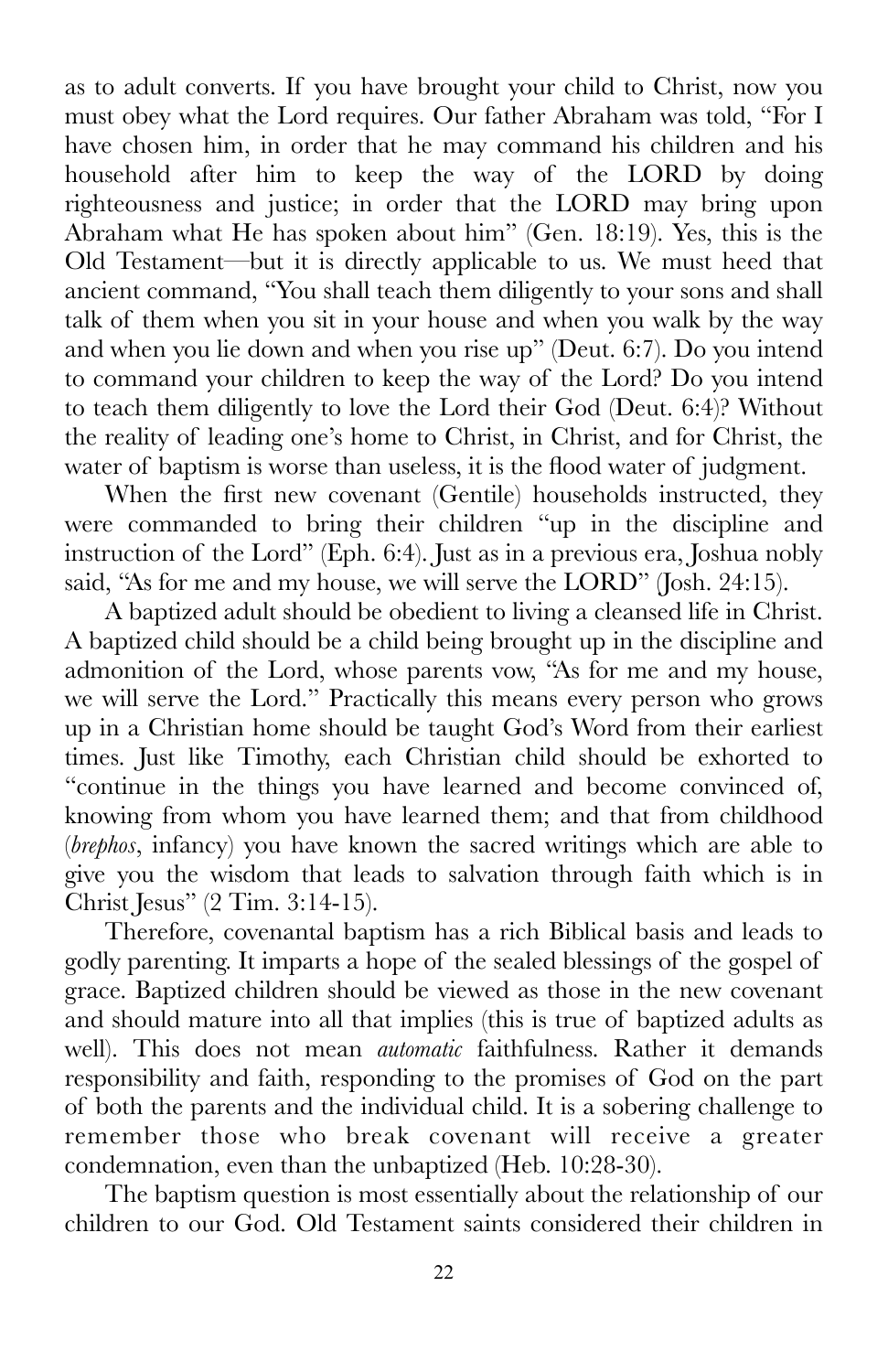covenant with God, so also in the New Covenant/Testament. There is no difference in the OT or NT language about the children of believers.

| The Place of Believers' Children:<br>The Same in Both Testaments |                                                                                                     |                                                                                                                                 |  |  |
|------------------------------------------------------------------|-----------------------------------------------------------------------------------------------------|---------------------------------------------------------------------------------------------------------------------------------|--|--|
|                                                                  | <b>Old Testament</b>                                                                                | <b>New Testament</b>                                                                                                            |  |  |
| Duties of<br>Parents                                             | "Command his children to keep the way of the<br>LORD" (Gen. 18:19)                                  | "Bring them up in the discipline and instruction of the<br>Lord" (Eph. 6:4)                                                     |  |  |
| Duties of<br>Children                                            | "Honor your father and mother" (Ex. 20:12)                                                          | "Obey your parents" (Eph. 6:2)                                                                                                  |  |  |
| <b>Blessings</b>                                                 | "Live long in the land" (Ex. 20:12)                                                                 | "Live long on the earth" (Eph. 6:3)                                                                                             |  |  |
| Children Must<br>Obey the Word                                   | "Your son and your grandson might fear the LORD<br>your God, to keep all His statutes " (Deut. 6:2) | "Continue in the things [Scripture] you have learned" from<br>infancy (2 Tim. 3:14-15)                                          |  |  |
| Household<br>Leadership                                          | "As for me and my house, we will serve the<br>LORD" (Jos. 24:15)                                    | The jailer "rejoiced greatly, with all his household" (Acts<br>16:34, ASV)                                                      |  |  |
| Promised<br>Reality                                              | "I will pour out My Spirit on your offspring" (Is. 44:3)                                            | "For the promise [of the Spirit] is to you and your children"<br>(Acts 2:39)                                                    |  |  |
| Duration of<br>Inclusion                                         | "To a thousandth generation" with those who love<br>Him and keep His commandments" (Deut. 7:9)      | "His mercy is upon generation after generation toward<br>those who fear Him" (Luke 1:50)                                        |  |  |
| Sign of<br>Inclusion                                             | "All the men of [Abraham's] household.were<br>circumcised" (Gen. 17:27)                             | The jailer "was baptized, he and all his<br>household" (16:33) (Cornelius', Lydia's, Crispus's,<br>Stephanus's households, too) |  |  |

The Central Line of Objection

There still may be objections. Given the brevity of this study, let me examine what I take to be the central objection.<sup>10</sup> The basic structure of the (new covenant) Baptist argument is this: we have (1) an explicit basis for "believers' baptism" and (2) no explicit warrant (an example or command) for "infant baptism." Undergirding this, (3) new covenant membership includes exclusively regenerate individuals and believers' little children cannot be assumed to be regenerate, thus (4) such children are not to be baptized until they confess their faith and show their regeneration.

I will answer, point by point. (1) The "explicit" baptisms are of "believers" only. But, a million cases of adult converts professing their faith before baptism prove nothing of themselves, regarding the infants of believers (the question at hand). *Paedobaptists heartily concur with the practice of adult profession prior to baptism* as is evident in every Reformed creed!<sup>11</sup> Most Baptist polemics just hammer away at the examples of adults, as though this settles the case. Ironically, the *childless eunuch* with his crystal-clear case of prior belief becomes the paradigm for settling the question of infant children. But the *eunuch* case cannot help us with how to deal with children, can it? As we have seen, the actual cases of baptism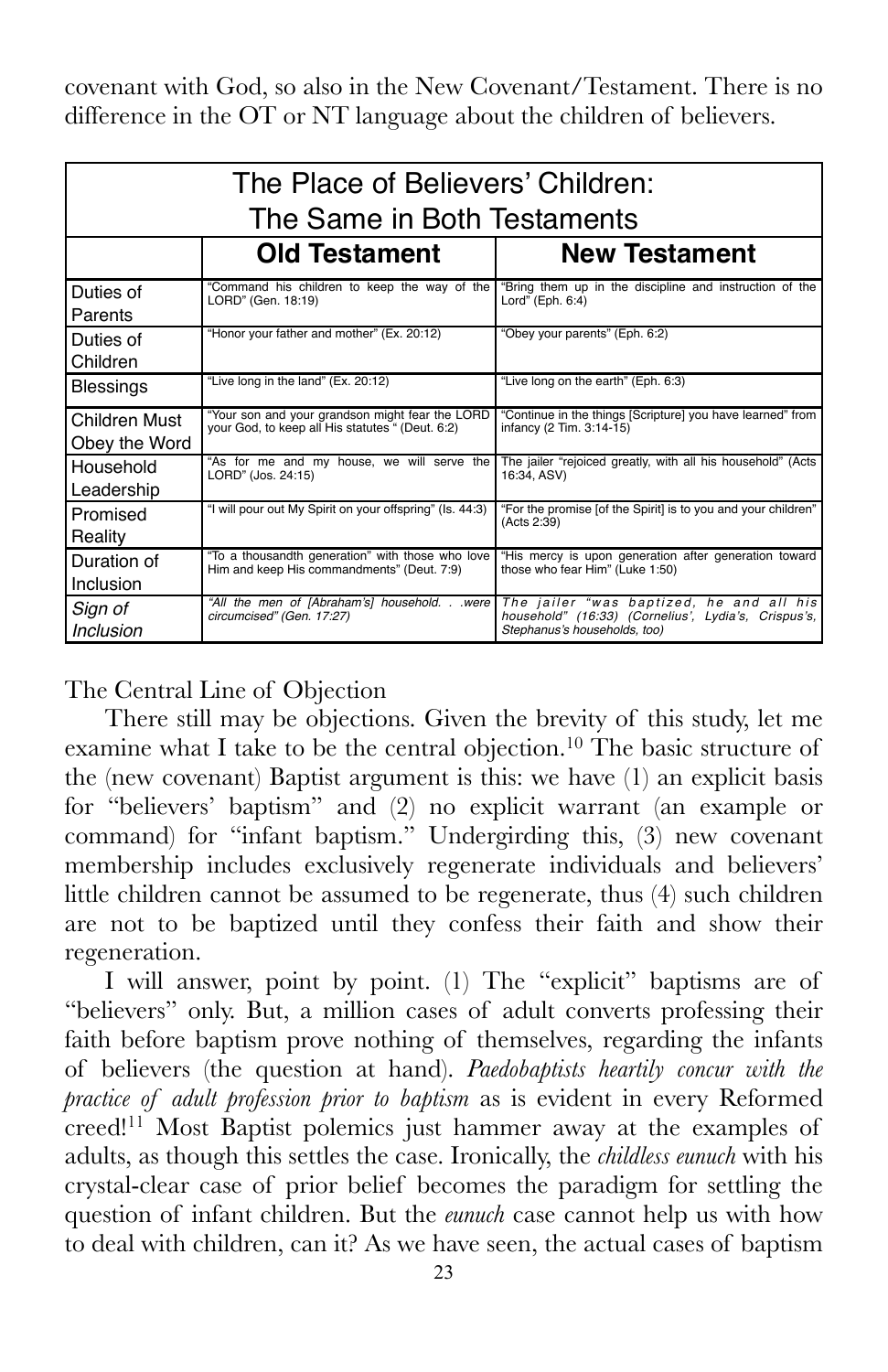support the covenantal view. Virtually every person who could have conceivably had a household, had it baptized. The explicit cases of baptism, when fully considered, are not evidence of the Baptist view. Five household baptisms (of 9 individuals) is a strong evidence for the covenantal view.

(2) Explicit warrant for "infant" is lacking. But explicit cases on the baptism of believers' children is lacking in both directions. There is no case of an "infant baptism," and neither is there a case of the "believers' baptism" of a Christian's child. This question must be settled by the proper application of Biblical teaching related to the place of believers' children, inclusion in the covenant, and the examples of baptism, such as the import of household baptisms. It cannot be settled with a direct appeal to an express text—like the eunuch's profession. Again, the adult eunuch example cannot teach us how to deal with believers' children. But the role of children in God's covenantal plan was significant (Gen. 18:19) and it still is (Eph. 6:4).

(3) Is it true that new covenant membership includes exclusively regenerate individuals? No. There are many passages which teach the possibility of apostasy from the visible covenant community (Heb. 6:1-4, 10:28-30, John 15:2, 6, Rom. 11:21). There are many passages which teach the new covenant has stipulations for judgment (Matt. 16:19, 1 Cor. 11:29-30, 34, Heb. 10:30-31, 1 Pet. 4:17). There are many passages which teach the kingdom includes regenerate and unregenerate (Matt. 8:12, 13:24-31, 41, 47-50, 21:43, 25:1-13, Luke 13:28, Rev. 11:15). In this the new covenant is similar to the older covenant administrations. Even more, the paedobaptist, not the antipaedobaptist, possesses *explicit warrant* for the *inclusion* of children in the new covenant (Deut. 30:6, Jer. 31:36-37), church (Eph. 1:1/6:1-4, Col. 1:2/3:20, 1 Cor. 7:14), and kingdom (Matt. 19:14, Mark. 10:14, Luke 18:16).

(4) By putting the entrance sign of the new covenant on the children of believers, we are not making any assumption that is not *explicit* in the Bible's teaching. The Bible explicitly and repeatedly speaks of the children in the new covenant. The (new covenant) Baptist practice assumes that by profession of faith, the baptismal candidate is regenerate. But this may be false. The paedobaptist acts simply on the basis that the child is under the terms of the covenant, which is explicitly taught in the Bible. In any case, no one baptizes out of "knowledge" that a person is "regenerate" (taking this is in the normal sense). Here I think a practical theological argument militates against the coherence of "Baptist practice." Surely the identification of the regenerate requires more than a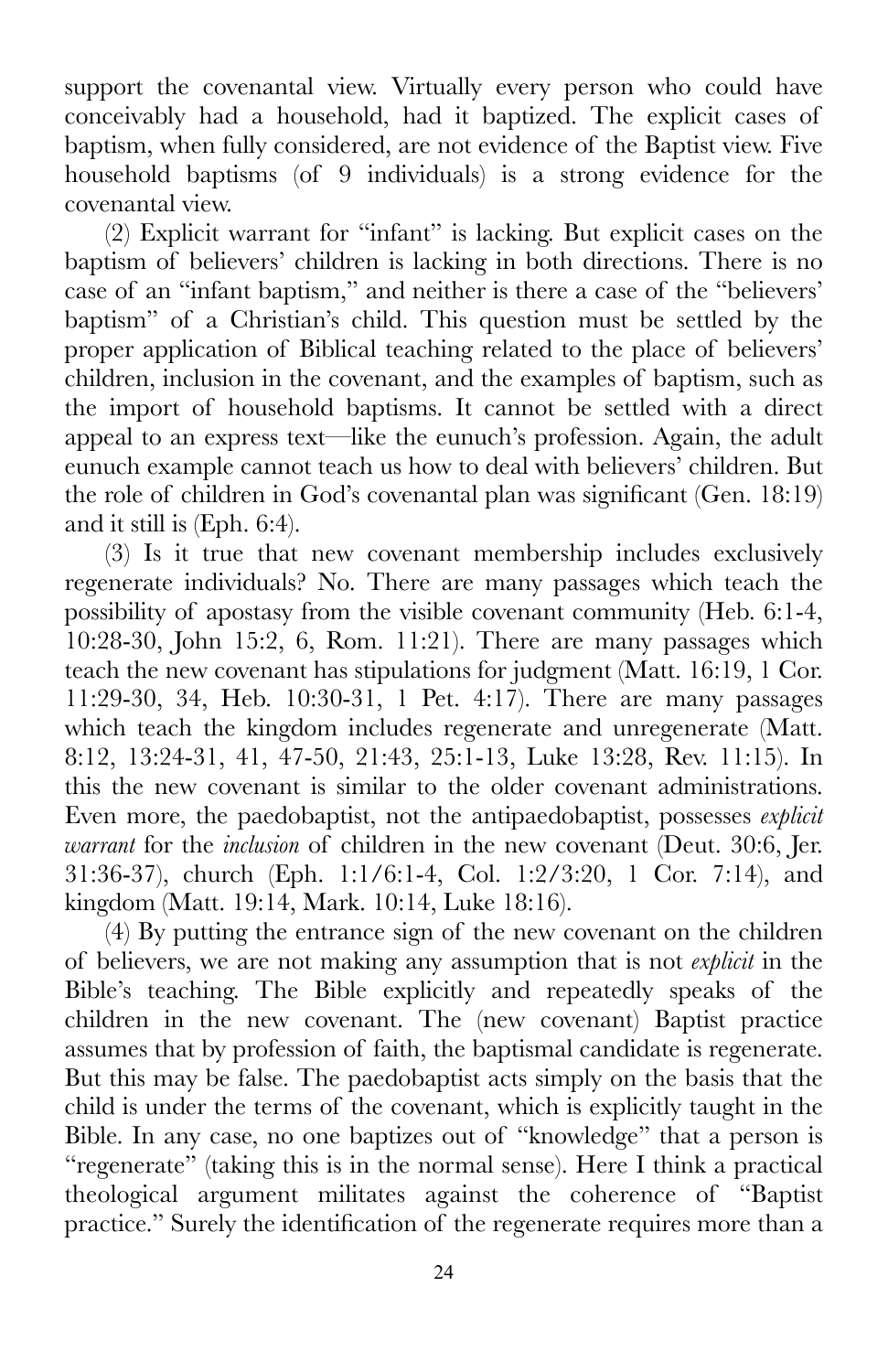mere "profession." I have known many people who have made a profession, been baptized, and then fell away. Professing the faith is no sure evidence of regeneration. So then on the level of church practice we are left with the sage words of B.B. Warfield, ". . . no one, however rich his manifestation of Christian graces, is baptized on the basis of infallible knowledge of his relation to Christ. All baptism is inevitably administered on the basis, not of knowledge, but of presumption."12

## A Few More Questions

- *Why baptize children if they do not understand the meaning of baptism?* Baptism is like circumcision. For adults it is *entered* with some understanding, for infants it is "*remembered"* with understanding. If a person is a new convert their knowledge of baptism may be very infantile anyway. In other words, all baptism is infant baptism (in the sense of really understanding its meaning). *In principle*, one cannot object to such a sign being given to an infant because it is so clear in the case of circumcision. Is it meaningful that my little children are citizens of the United States? Though they do not comprehend it now, they have all the rights and protections of a citizen, though under age. As they grow, they will learn their duties, along with all the rights and privileges their citizenship afforded them, while they were yet unaware of it. So it is with baptism.
- *What about baptized children who grow up and forsake the faith?* Apostasy may be committed by children baptized as infants, believer-baptized children, and adult baptized converts. It is the Biblical function of *church discipline* (Matt. 18:15-20), not baptism, which purifies church membership of those who willfully and unrepentantly deny the faith. We should not try to keep people from entering in baptism, but keep them faithful by teaching, love, and discipline.
- *What if a baptized child has a dramatic conversion later? Are they to be baptized again?* A Christian (child or adult) should only be baptized once, since it signifies our entering into union with Christ. To redo it presents the picture of falling from grace. The reason many re-baptisms take place is (wrongly, I believe) because baptism is viewed as meaningful only if the one baptized has a certain *prior experience* (i.e., baptism is a testimony to my conversion experience). According to official statistics, one prominent Baptist denomination reported over 40% of its baptisms one year were for "*rededication*."<sup>13</sup>  $\overline{1}$  have argued (above) this is a misunderstanding of baptism. So if a baptized child has a later dramatic conversion, the parents, the pastor and the person should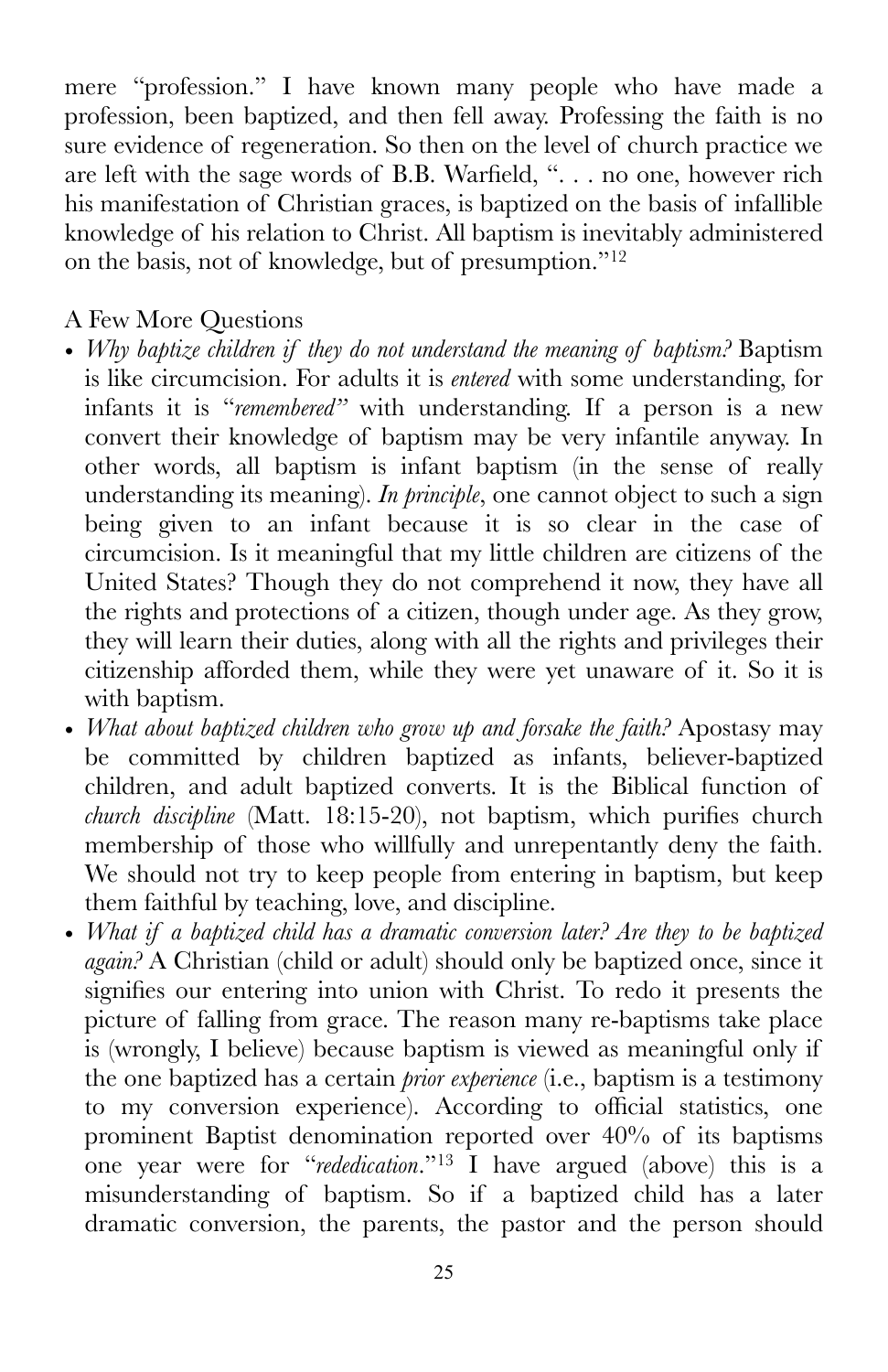rejoice that the claim placed upon them at baptism has yielded fruit by the grace of God.

- *Do you believe infant baptism saves the child?* No. Neither does adult baptism save the adult. Even so, we should not dismiss it as unimportant. (See the discussion above about wedding/marriage.) Baptism "saves" a person in a similar the sense that a wedding *marries* a person. It is the start of the union, it is the official declaration, but does not automatically provide a perfect married life.
- *Shouldn't baptism be done by immersion?* If we compare baptism and communion, whether the Lord's Supper is actually a "supper" (*deipnon,*  an evening meal) is not essential to its purpose, meaning, or sacramental quality. Even though, the word in the Bible is the word "supper" (evening meal). In the same way, the *mode* of baptism, whether by immersion, pouring, or sprinkling, is surely less important than its meaning and recipients. Reformed Christians do not usually *require* a particular mode to be *necessary* for baptism. However, a strong case can be made that most Biblical baptisms or "washings" were like an "anointing" from above, e.g., in the Tabernacle sprinklings (*baptismois* in Heb. 9:11, see verses 9:13, 19, 22). Further, the baptism of the Spirit is spoken of as the Holy Spirit "*poured* out upon the Gentiles" (Acts 10:45-47). As discussed earlier, baptism is also a "crossing" into (e.g., Red Sea, Jordan river, John's baptism). The baptismal washings in Scripture are many and varied, so don't worry about the water part.
- *If you believe in infant baptism, do you have to believe in infant communion?* I have written on this elsewhere.<sup>14</sup> The earliest historical sources on infant baptism, like Cyprian (200s) and later Augustine (400s), make clear infant baptism and infant communion were normative in their day. Still, this is a separate question and depends upon other principles such as: (a) whether infants or young children partook of Passover meal and other Old Testament sacrificial meals, (b) if there were any qualifications for participation, such as asking and understanding (Ex. 12:26), and (c) whether in the new covenant there are any additional qualifications.<sup>15</sup> B. B. Warfield (no paedocommunist) said, "The ordinances of the Church belong to the members of it; but each in its own appointed time. The initiatory ordinance belongs to the members on becoming members, other ordinances become their right as the appointed seasons for enjoying them roll around."16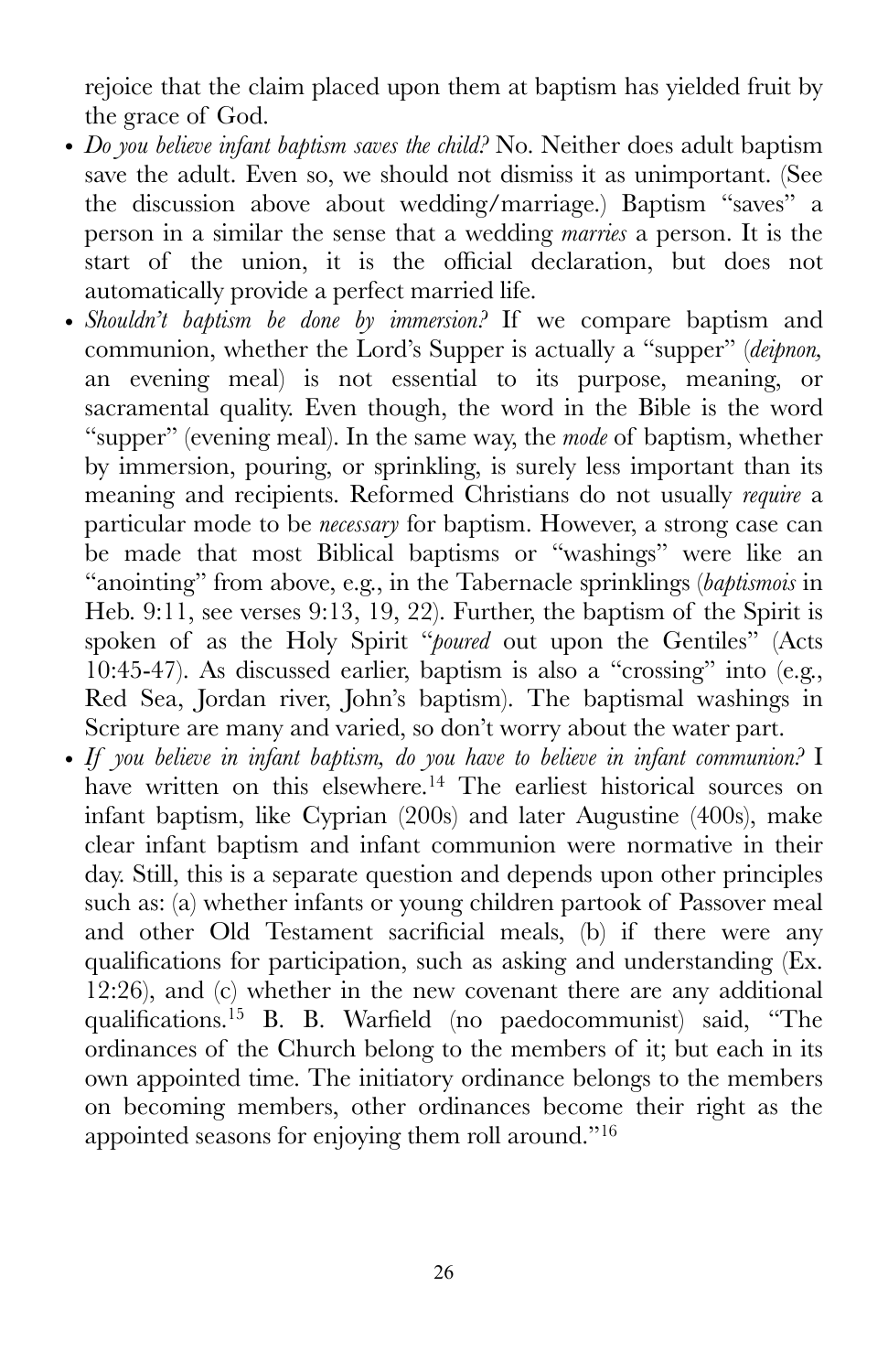## Endnotes

1 I will contrast the "Baptist" position (believer's, professor's, or confessor's baptism) with the "paedobaptist" or infant baptism position (*paidion* in Greek means "child" or "infant").

2 Roman Catholicism places baptism in a system of sacramental merit. See the Council of Trent, 5th Session, decrees 4-5, from the year 1546.

3 All Scripture citations will be from the New American Standard Bible, unless otherwise noted. All of the *italicized* print in Bible texts represents points I am seeking to emphasize.

4 It is logically possible Paul baptized only Crispus and Gaius, then someone else baptized the households. However, it seems unlikely Paul would baptize Crispus and then turn the proceedings over to someone else.

5 David Kingdon, *Children of Abraham: A Reformed Baptist View of Baptism, the Covenant, and Children* (Sussex, UK: Carey, 1973), 34, 35.

6 Fred Malone, *A String of Pearls Unstrung: A Theological Journey Into Believers' Baptism*  (Cape Coral, FL: Founders Press, 1998), 7.

7 "Nations" (*ethna*) is in the accusative case and so is the direct object of the verb. In this verse, the verb, "disciple" (*mathateuo*, in the imperative form), is a *transitive* verb, since it has an object. I am aware "them" is masculine in gender and "nations" is neuter. This usage is called the *ad sensum* use (according to the general sense). See for example, Matt. 25:32, "all the nations (*ethna,* neut.) will be gathered before Him; and He will separate them (*autos,* masc.) from one another."

8 Colin Brown, "What Was John the Baptist Doing?," Bulletin for Biblical Research 7 (1997): 37-50. Available here: *[www.biblicalstudies.org.uk/pdf/bbr/](http://www.biblicalstudies.org.uk/pdf/bbr/baptist_brown.pdf)baptist\_brown.pdf*

9 *Institutes of the Christian Religion,* 4:16:9, Trans. by Ford Lewis Battles (Philadelphia: Westminster, 1960), 1331.

10 Other objections and critical reviews of anti-paedobaptist books my be found in the writer's, *Covenantal Infant Baptism: An Outlined Defense at http:www.paedobaptism.com.*

11 The *Larger Catechism 166,* for example says, "Unto whom is baptism to be administered? A. *Baptism is not to be administered to any that are out of the visible church, and so strangers from the covenant of promise, till they profess their faith in Christ, and obedience to him*, but infants descended from parents, either both or but one of them professing faith in Christ, and obedience to him, are, in that respect, within the covenant, and to be baptized."

<sup>12</sup> "The Polemics of Infant Baptism" in *The Works of Benjamin B. Warfield, Vol.IX* (Grand Rapids: Baker, 1991 [1927]), 390.